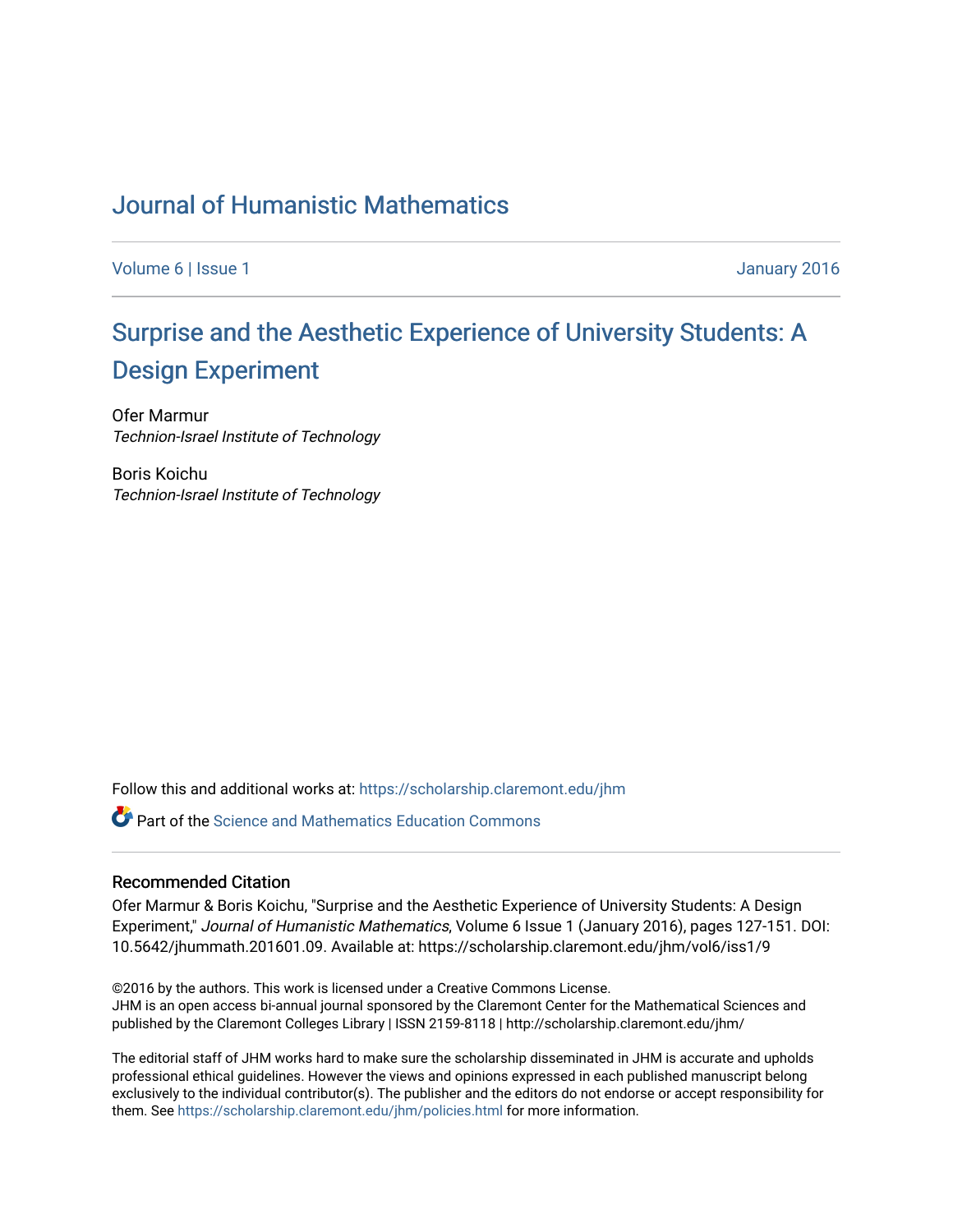## Surprise and the Aesthetic Experience of University Students: A Design Experiment

Ofer Marmur

Faculty of Education in Science and Technology, Technion - Israel Institute of Technology, ISRAEL omarmur@tx.technion.ac.il

Boris Koichu

Faculty of Education in Science and Technology, Technion - Israel Institute of Technology, ISRAEL bkoichu@tx.technion.ac.il

## **Abstract**

Little is known about instructional means by which the aesthetic experience of mathematics can be enhanced for undergraduate learners. This paper presents and discusses an iterative lesson design process towards creating an opportunity for students to appreciate the beauty of an unexpected solution to a challenging calculus problem. The lesson design draws on insights from both mathematics education research on aesthetics and research on aesthetic appreciation in music. The data were collected over the course of five lessons with different groups of calculus students in which the intended problem was presented in two different ways. In addition, stimulated-recall interviews were conducted with nine students who took part in the later lessons and exhibited strong emotions regarding the problem. The data suggest that the students' aesthetic response to the problem was essentially conditioned by the extent of their surprise as a result of revealing a clever solution to the problem after being exposed to repeated failed attempts. Implications for practice are drawn.

Keywords: iterative lesson design; mathematical beauty; problem solving; stimulated recall interviews; undergraduate calculus

[Journal of Humanistic Mathematics](http://scholarship.claremont.edu/jhm/) Vol 6, No 1, January 2016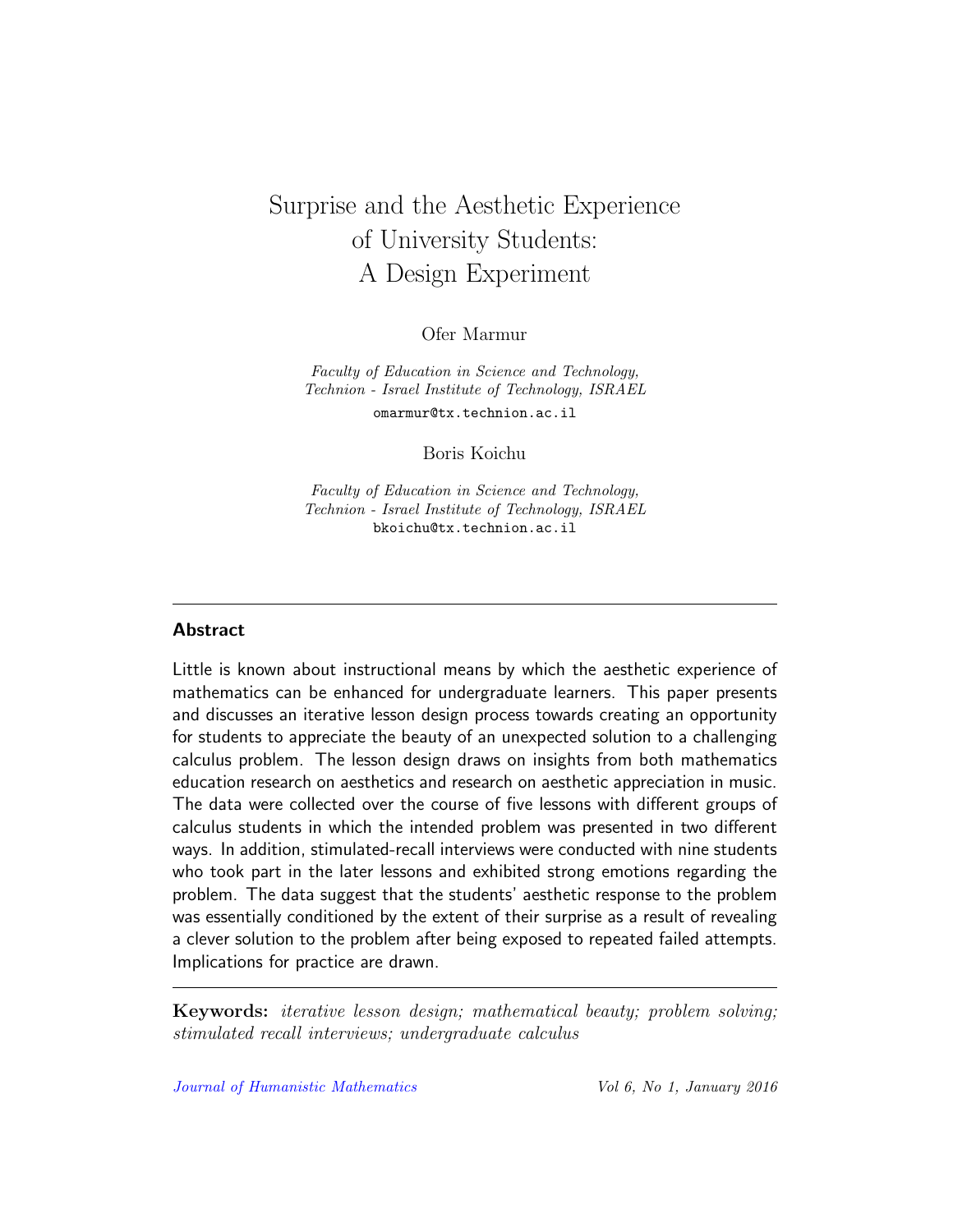#### 1. Introduction

Providing students with opportunities to experience the beauty of mathematics is considered by many to be a highly important educational mission, yet it has proven to be a rather challenging and non-straightforward task (e.g., [\[4,](#page-22-0) [11,](#page-23-0) [34\]](#page-25-0)). In particular, little is known about instructional means by which aesthetic experiences of mathematics can be enhanced for undergraduate learners.

This paper presents and discusses pedagogical decisions involved in an iterative lesson-planning process towards creating an opportunity for students to appreciate the beauty of an unexpected solution to a challenging problem. Our investigations occurred in what is frequently referred to as a "traditional" instructional context, a large-group tutorial in a university-level calculus course.

Our main goal is to elucidate how the creation of a strong and repetitive emotional surprise for students can serve as a mechanism for enhancing their mathematical aesthetic experience. By pursuing this goal we aim to contribute to the growing body of research on the interplay of affective, cognitive, and situational factors involved in students' aesthetic appreciation of elegant solutions to mathematical problems.

#### <span id="page-2-0"></span>2. Theoretical Framework

### <span id="page-2-1"></span>2.1. Conceptualization of mathematical beauty

From a theoretical standpoint, the case of interest is situated at the crossroad of two general perspectives for conceptualizing mathematical beauty, objectivism and subjectivism, the latter also referred to as projectivism [\[6,](#page-22-1) [36\]](#page-25-1). From the perspective of objectivism, mathematical beauty is an intrinsic property of a problem, theorem, or proof, and is consequently independent of the observer and the socio-historical context surrounding it [\[6\]](#page-22-1). Dreyfus and Eisenberg [\[11\]](#page-23-0) list the characteristics that contribute to the aesthetics of a solution or proof as: clarity, simplicity, brevity, conciseness, structure, power, cleverness, and surprise. Furthermore, in the literature one can find many additional characterizations of mathematical beauty, such as visualization, elegance, order, form, relations [\[39\]](#page-25-2), transparency [\[8\]](#page-23-1), symmetry, complexity, and reference to realistic applications [\[3\]](#page-22-2). The perspective of objectivism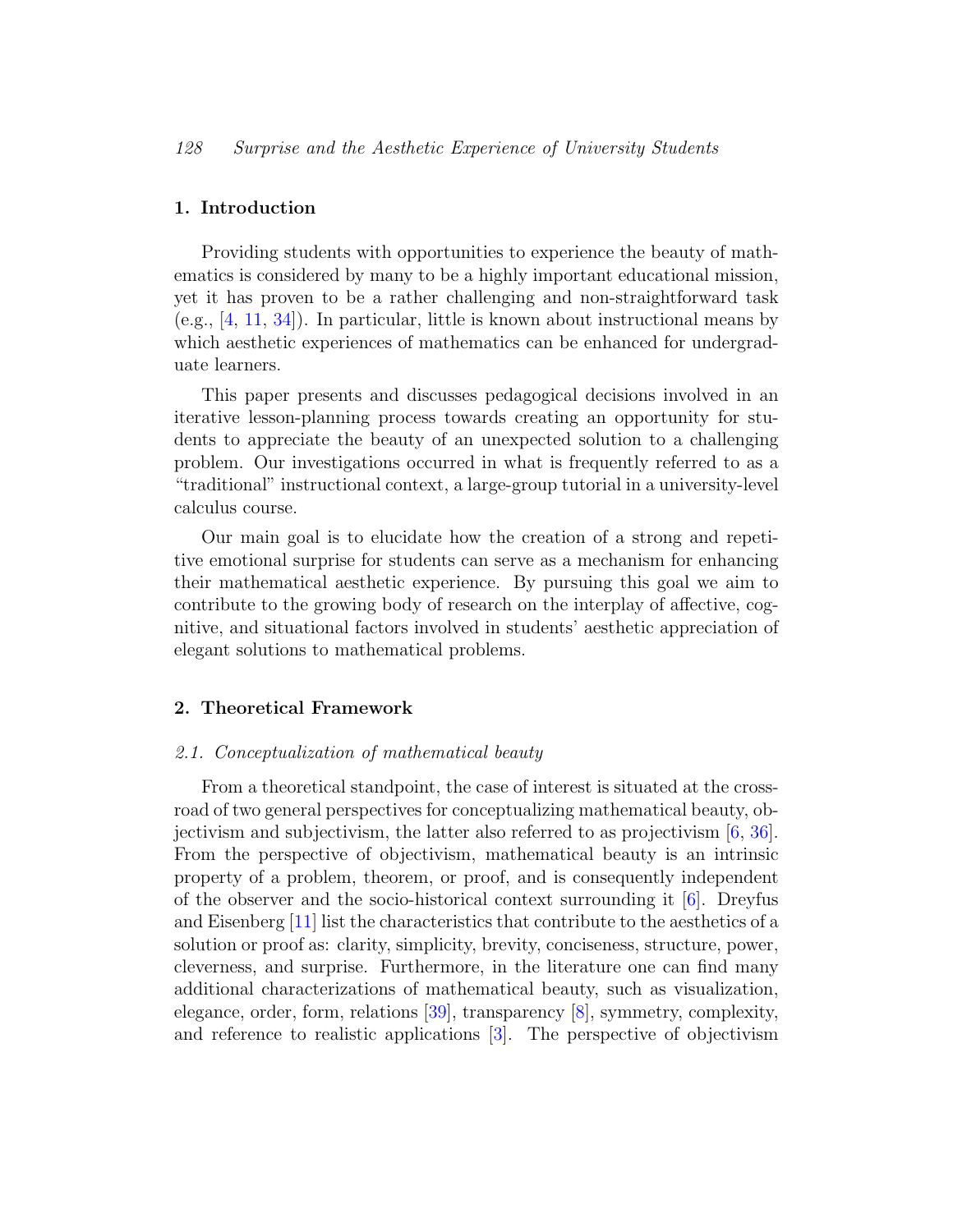finds great support among many mathematicians, and is often accompanied by elitist views, which question the ability of non-mathematicians to possess or develop an aesthetic sense for mathematics (e.g., [\[29\]](#page-25-3)).

The perspective of projectivism is on the opposing side. Clarifying this approach is McAllister  $[24]$ , who regards beauty as "a value that is projected into or attributed to objects by observers, not a property that intrinsically resides in objects" (page 15). Under this approach, what is considered to be mathematically beautiful is influenced by personal taste, previous personal knowledge and experience, age of the observer, and socio-historical cultural context (compiled from [\[3,](#page-22-2) [9,](#page-23-2) [31,](#page-25-4) [34,](#page-25-0) [36,](#page-25-1) [38\]](#page-25-5)). From an educational point of view, empirical research has shown evidence that students do in fact hold aesthetic sensibilities for mathematics, though their aesthetic views and judgments often differ from those of mathematicians, possibly as a result of different personal and psychological needs [\[3,](#page-22-2) [4,](#page-22-0) [19,](#page-24-1) [35\]](#page-25-6).

Wishing to benefit from the best of both worlds, we accept in our research and practice McAllister's [\[24\]](#page-24-0) claim that "mathematical beauty can play both a subjective role in the experience of mathematicians and an objective role in the appraisal of mathematical proofs and other results" (page 15). This means that on the one hand, we can use characteristics such as surprise, simplicity, cleverness, and so forth [\[11\]](#page-23-0), in order to hypothesize whether a mathematical problem might evoke an aesthetic response. On the other hand, pedagogical considerations guiding the instructional-design process intended to increase students' aesthetic experiences stem from the affordance of the perspective of projectivism. Recognizing the educational contribution of bringing the aesthetic dimension into the classroom, we situate our research as one that originates from a student-centered approach. Accordingly, we accept Koichu and Kontorovich's [\[20\]](#page-24-2) proposed definition, and consider a problem or solution to be mathematically beautiful if "it is evaluated as such by the poser of the problem, its readers or solvers, and if one's argumentation underlying the evaluation involves some of the aforementioned general characterizations" (page 73).

#### 2.2. Mathematical beauty and surprise

In the aforementioned lists of characteristics, including clarity, simplicity, conciseness, and so forth, as pertaining to the aesthetics of a mathematical solution or proof, surprise was mentioned as just another characteristic.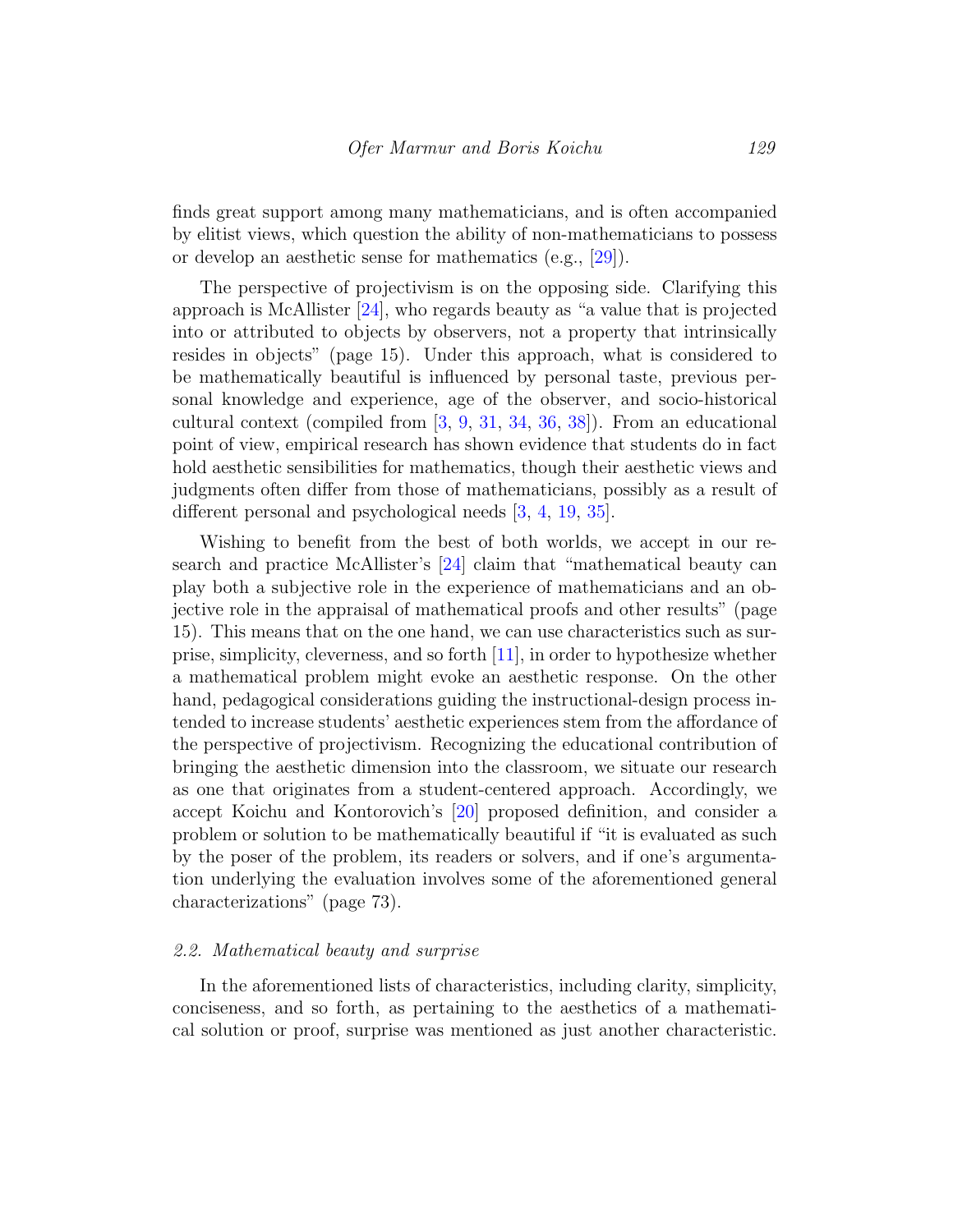However, some scholars argue that 'surprise' should in fact be regarded as a pivotal characteristic of mathematical beauty and a main contributor for a creation of an aesthetic experience. For example, with regard to the characteristic of 'simplicity': a simple solution to a problem is much more likely to be viewed as 'beautiful' when the initial expectation of the solver is that the problem possesses a complicated solution, and this expectation meets an unexpected simple path for solution. As stated by de Freitas and Sinclair [\[10\]](#page-23-3): "All the characteristics of the mathematical aesthetic [...] lack significant impact if a feeling of surprise is not also engendered" (page 187).

Surprise, additionally, is claimed to be a useful and powerful tool for the improvement of students' mathematics learning in a classroom. According to Movshovits-Hadar [\[26\]](#page-24-3), teaching mathematics 'the surprise-way' (page 35) can serve as a useful route for gaining students' curiosity and interest, which in turn serves as motivation for learning and increases its successfulness. This view is also supported by Nunokawa [\[27\]](#page-24-4) who analyzed lessons where surprising gaps between expectations and realizations in the 'mathematical world', the 'real world', and in-between the two, were utilized as opportunities to enhance students' interest in mathematical ideas. However, it should be noted that in both these cases, the type of surprise discussed is only addressed on an intellectual level, and with no reference to any affective or bodily aspects relating to the mere act of being surprised. Keeping in mind that affect plays a major role in mathematics education (e.g., [\[14,](#page-23-4) [25\]](#page-24-5)), and that cognition, affect, and aesthetics are strongly intertwined during mathematical activities [\[33,](#page-25-7) [36\]](#page-25-1), we recognize that further investigation is needed as to the role and impact of surprise at an emotional level.

In order to gain insight into the role of emotional or bodily surprise in the creation of an aesthetic experience, it seems natural to examine how this is achieved in the artistic domain. Analyzing mathematical aesthetics using an artistic lens is a known approach, as is demonstrated for example by Tymoczko's [\[37\]](#page-25-8) aesthetic analysis of the Fundamental Theorem of Arithmetic. The analysis borrows musical terminology, such as the manipulation of tempo, density, rhythmical changes, tension build-up, and its release. This view of looking at how an aesthetic experience is built specifically in music seems especially relevant when investigating ways to achieve such an experience in the classroom. In music, an art-field that arranges sounds in time, aesthetic meaning is not derived from a single experience, but from a flow of experiences [\[18\]](#page-24-6). It is not merely a highlight-event that creates an aes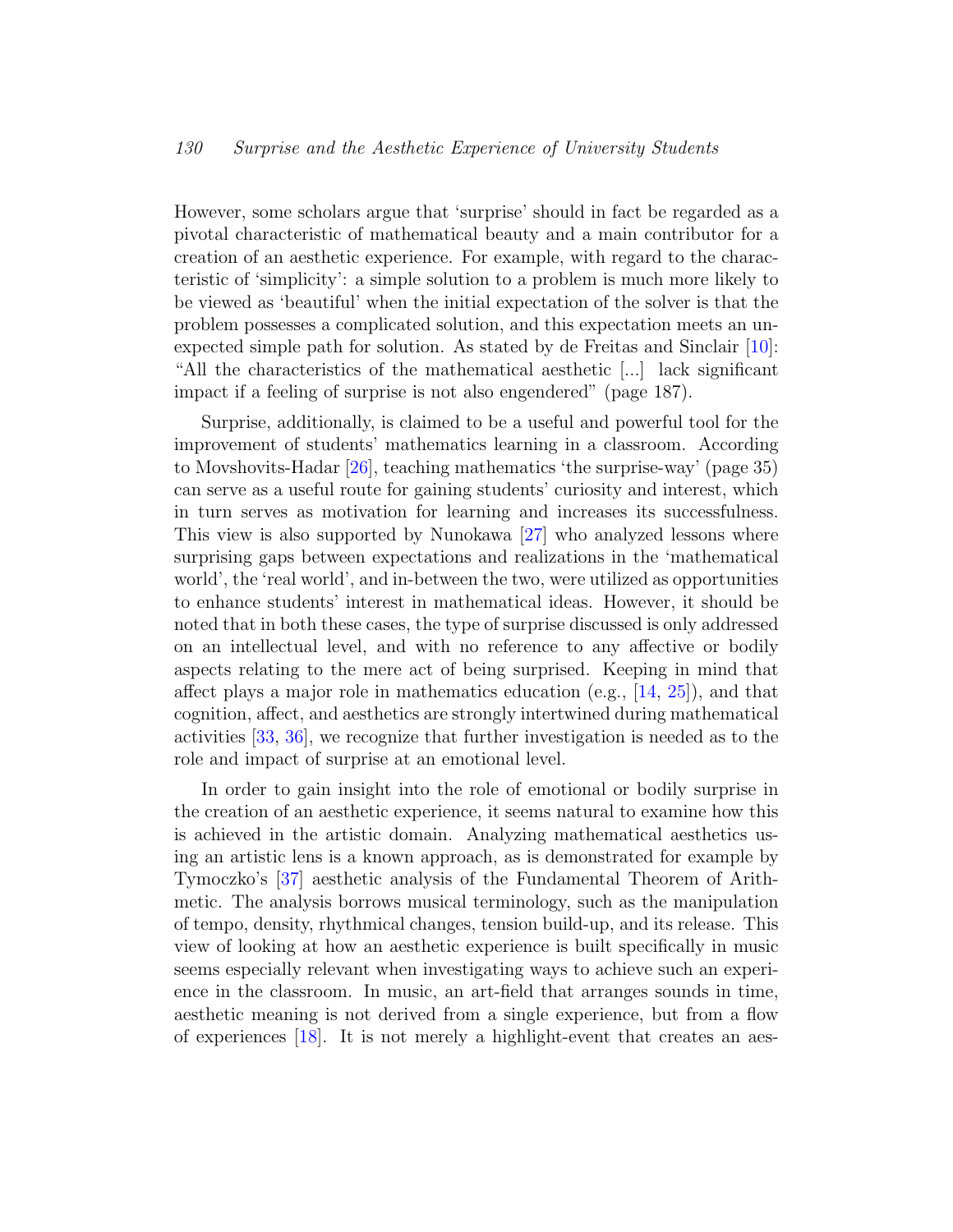thetic experience, but a buildup of tension and release, anticipation of what is about to come, playing with preparation, suspense, and resolution [\[18\]](#page-24-6). Similarly, throughout the duration of a mathematics lesson, students may flow through changing cognitive and affective experiences (see also [\[13\]](#page-23-5), for affective pathways) which shape their accumulated and ultimate perception and experience of the lesson, as well as any potential aesthetic evaluation.

More specifically, Huron's [\[16\]](#page-23-6) "contrastive valence" theory for explaining the aesthetic pleasure that arises from listening to a musical piece is based on research in the neuroscientific domain, and ascribes to surprise a prominent contributing role. According to Huron's theory, when we are surprised, two distinct types of responses occur in our brains: a reaction response and an appraisal response. While the reaction response to surprise is rapid, bodily, and from a biological perspective regards the surprise as a negative event (see also [\[21\]](#page-24-7), especially on fear-conditioning), the appraisal response is a slow, reflective, and conscious evaluation of the situation. These two types of responses are not necessarily in accordance with each other. In fact, according to Huron's "contrastive valence" theory, a positive appraisal response following a negative reaction response is a mechanism for evoking musical pleasure. Moreover, the bigger the contrast is between these two types of responses, the bigger the pleasure is.

The relevance of this theory for mathematical aesthetic sensibilities can be justified by recalling that according to Rota [\[31\]](#page-25-4), perceiving a proof as beautiful is dependent on all previous experiences, difficulties, and effort that went into the process of solving the problem. This implies that in order to create an aesthetic experience based on surprise during a lesson, careful planning is required, where a sufficient amount of time is given to the audience (or in our case: students) after the surprising event. This allows a slow positive appraisal process to "kick in", changing what is initially perceived as a negative surprising experience into a pleasurable one.

#### 2.3. Surprise, beauty, and meta-affect

When reflecting on surprise as a characteristic of mathematical beauty, one may possibly link it to positive emotions, such as enthusiasm coming forth from a "wow" illumination moment. However, as suggested by Huron's [\[16\]](#page-23-6) theory, surprise is oftentimes instinctively perceived as an emotionally negative event. Accordingly, when students encounter a surprising solution,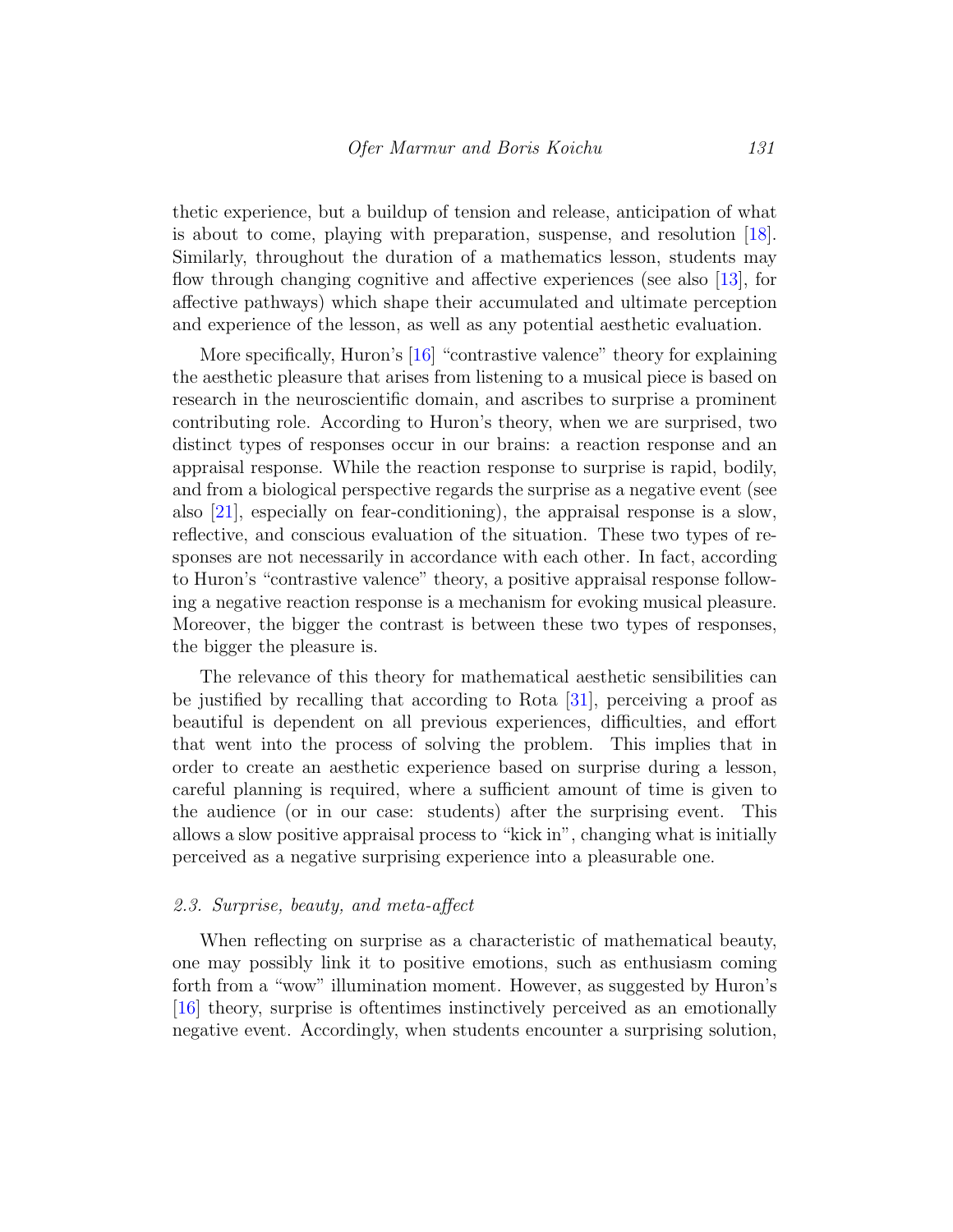which may be aesthetically appealing to their lecturer or teaching assistant, they may in fact respond to it negatively, perceiving it as tricky or unfair, wondering how they could have reached such a solution by themselves (this phenomenon is recognized in the literature  $[11, 19]$  $[11, 19]$  $[11, 19]$ , as well as seen in class during many years of teaching by the authors of this paper). Subsequently, this may have a harmful effect on students' "openness" to seeing any beauty in the solution. Indeed, Brinkmann [\[3\]](#page-22-2) suggests that a necessary condition for school students to perceive beauty in a mathematical problem is their "feelings of security and success" (page 377), i.e., their belief of being able to succeed in solving such a problem. A similar stand has been taken by Koichu et al. [\[19\]](#page-24-1) with regard to students at the undergraduate level of education.

However, according to Goldin's [\[14\]](#page-23-4) discussion on meta-affect, negative emotions during mathematics learning may actually have a positive impact on students, depending on the emotions students hold with regard to their negative emotions. For example, Goldin demonstrates that a feeling of frustration may be perceived by a student as negative if it encodes a fear of failure, yet it may be perceived as a positive experience if it encodes anticipatory pleasure of succeeding in solving a challenging problem. Indeed, negative emotions are important not merely as part of the creation of an aesthetic experience (as implied by the "contrastive valence" theory of Huron [\[16\]](#page-23-6)), but they are an integral part of the learning process. The extensive research on math anxiety might have created the misleading impression that contemporary mathematics education should aim at evoking only positive emotions in students. However, learning is challenging, and as such not always solely a *pleasant* experience. Self confidence and belief are also built through dealing with difficulties, and feeling proud when succeeding to overcome them. Bandura [\[2\]](#page-22-3) claimed that perceived self-efficacy is actually higher when experiencing setbacks but still noticing relative progress, in comparison to situations of constant success without feeling any improvement over previous performance. Indeed, as Goldin [\[14\]](#page-23-4) clearly states, "up to a point, negative emotions en route foster greater eventual pride, pleasure, and satisfaction in having attained a concept or solved a problem" (page 409).

## 2.4. Large-group calculus tutorials as a setting for enhancing students' aesthetic experience

At the university where this research took place (see Subsection [4.1\)](#page-9-0), tutorials are classes attended by 50 to 100 students, where problems accom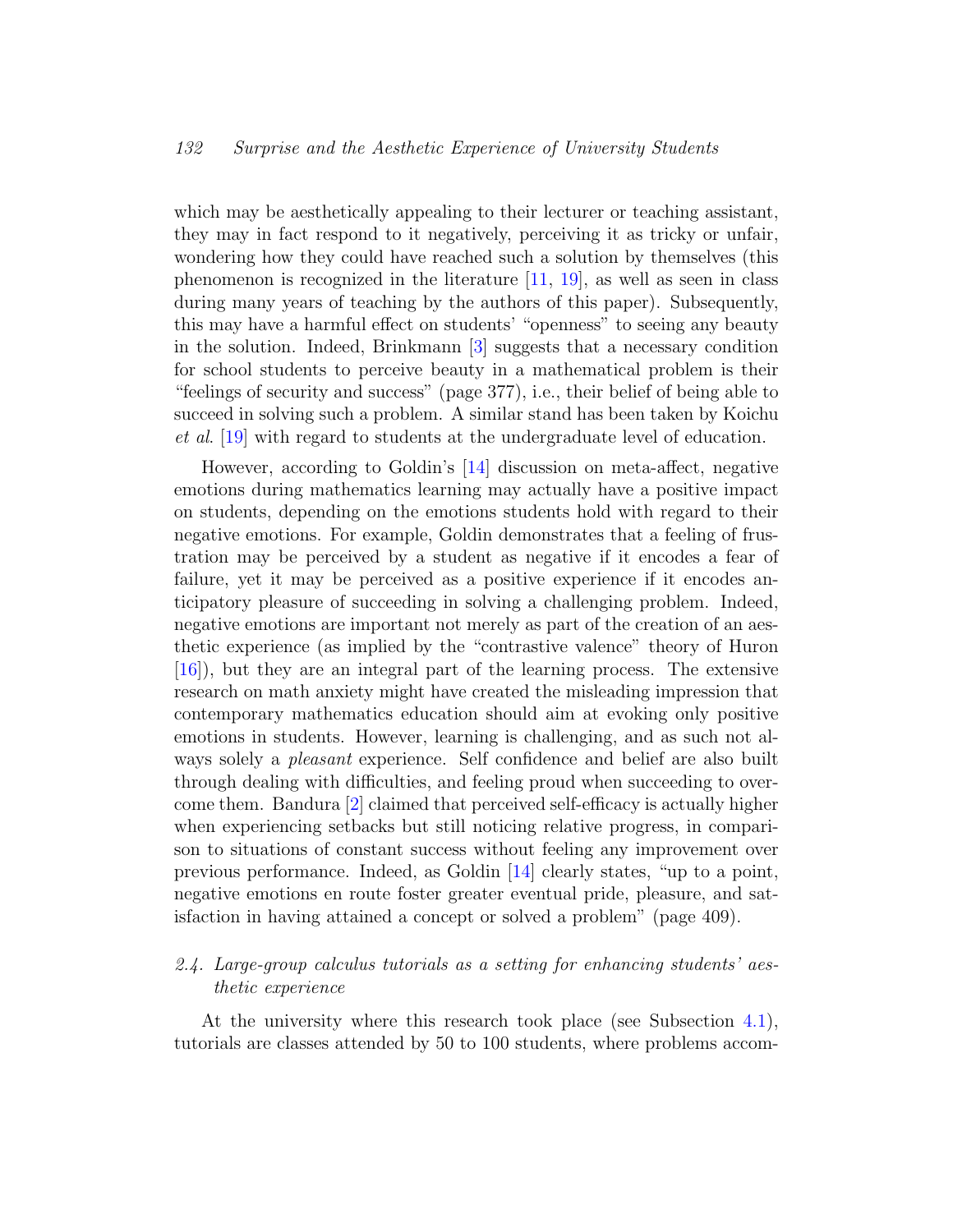panying the theoretical material presented in the lectures are being solved. As such tutorials tend to be exam-oriented in nature, at least in the way that many students perceive them, it is legitimate to wonder whether tutorials are indeed the right instructional setting to insist on trying to lead students to see and appreciate mathematical beauty. From a psychological point of view, situational factors play a role in how human beings experience aesthetics. As Jacobsen [\[17\]](#page-23-7) points out, people are most likely to respond differently to a piece of art if they see it in a supermarket as opposed to a museum. People in these two different places are as a rule in different mindsets, which impact the potential creation of an aesthetic processing. Stretching the above analogy, tutorials might be viewed as "supermarkets", where students come to "shop" for tools that can help them solve problems in their exams. One could conceivably argue therefore that the tutorial context could potentially not leave any room for an aesthetic experience. In light of this view, we wish to supply the following explanation in support of the importance and relevance of integrating the aesthetic dimension of mathematics into university tutorials.

Tutorials of high-level calculus courses, such as the course in which our study was conducted, already include problems that can be viewed as "beautiful" in terms of the aforementioned characteristics of mathematical beauty. Such problems often appear in homework assignments or final exams, and are therefore relevant to be taught in the lessons. Consequently, the question at hand is not whether to bring such problems to class, but whether to invest time and educational effort into creating opportunities for students to appreciate these problems as beautiful. Our answer to this question is "yes, at least sometimes." This is for the following reasons.

Firstly, going through an aesthetic experience can enhance students' enjoyment and interest in the material, which can in turn impact their academic engagement in the short and long term, as well as increase their motivation to learn [\[12\]](#page-23-8). Furthermore, neuroscientific research has shown that emotional events influence the encoding and storage of information in our brains, and consequently can enhance memory capabilities for the long-term [\[28\]](#page-25-9). Accordingly, it is reasonable to assume that students who get excited and enthusiastic about the beauty of a mathematical problem are more likely to remember the mathematical knowledge related to it, and will more likely be able to retrieve that knowledge in the future.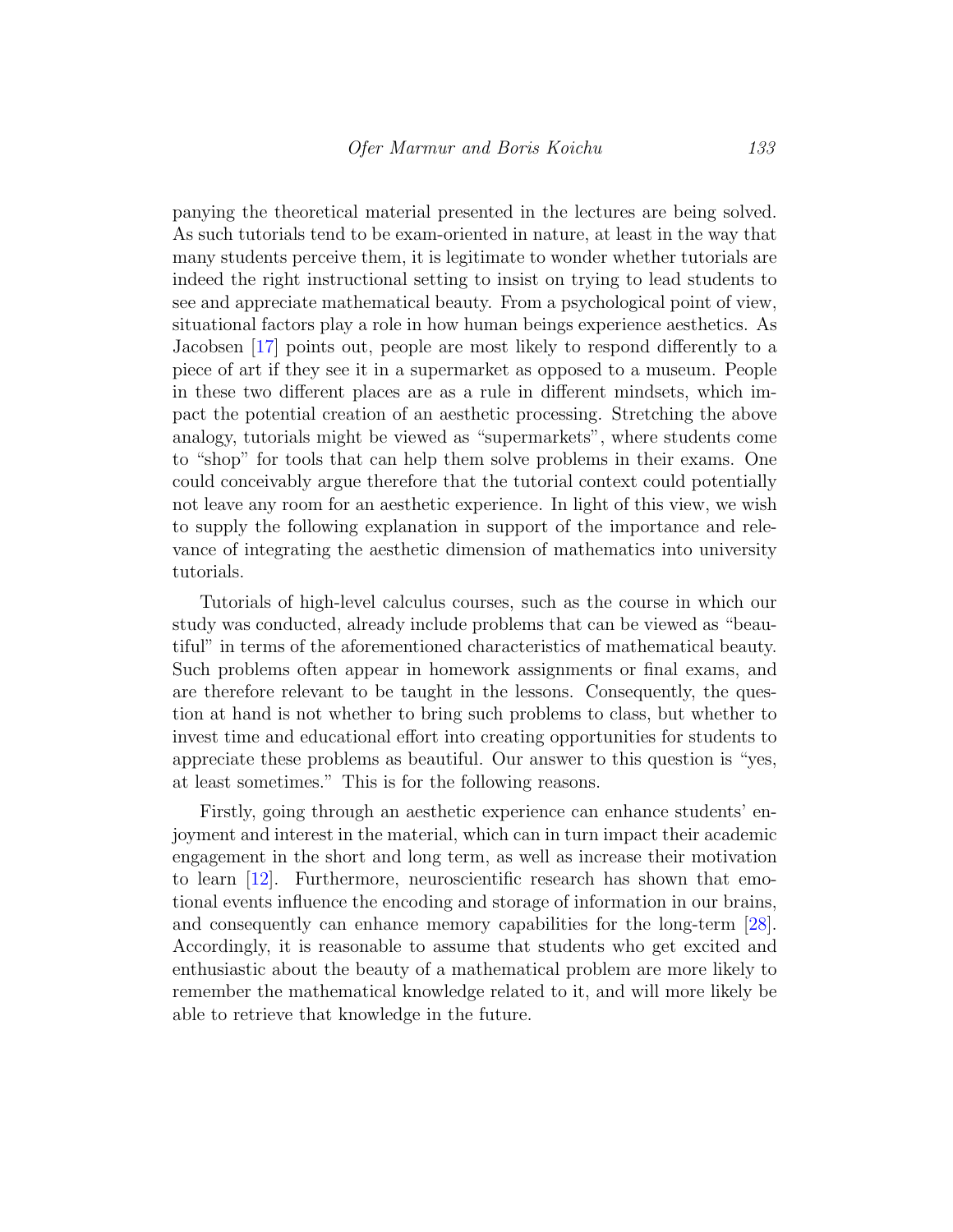Secondly, putting time and effort into creating an enjoyable aesthetic experience for students can counteract strong negative emotions that are often triggered in students when presented with a surprising and tricky solution to such a problem, as discussed earlier in the paper (see also  $[11, 19]$  $[11, 19]$  $[11, 19]$ ). In such cases students may not perceive the surprise in the solution as a pleasant one leading to aesthetic appreciation, but rather as a frustrating surprise that undermines their self-efficacy, i.e., their belief in their own ability to succeed in such tasks  $[2]$ . Applying Huron's  $[16]$  theory to such cases, it seems that students pass through the first stage of a negative reaction response, yet not through the second stage of an appraisal response, which reflectively re-evaluates the situation. Therefore, utilizing instructional means that have the potential to increase the likelihood of eliciting aesthetic appreciation from students in class can also help in monitoring student emotions as well as mending some of their negative feelings.

#### 3. Research Questions and Research Approach

Our research relies on the premise that insights into the mechanisms of aesthetic appreciation in mathematics and art presented in Section [2](#page-2-0) can gradually be transformed into design principles for lesson-planning that can enhance the experience of aesthetics in undergraduate students. Specifically, we pursue the following research questions:

- How can an unexpected/surprising solution to a challenging problem be presented in a large-group tutorial setting so that the solution would evoke an aesthetic response on the side of the students?
- What are the cognitive and affective characteristics of students' experiences during a solution process that evoked an aesthetic response, as reflected by stimulated recall interviews conducted one to two weeks after the tutorial took place?

The first question belongs to the realm of research questions that can be addressed by a design experimentation methodology. Accordingly (see [\[7\]](#page-23-9) for an elaborated discussion on the main features of design experimentation), we utilize the interventionist methodology, present task design iterations, and attempt to precisely indicate how theoretical considerations can inform the design of the intended lesson.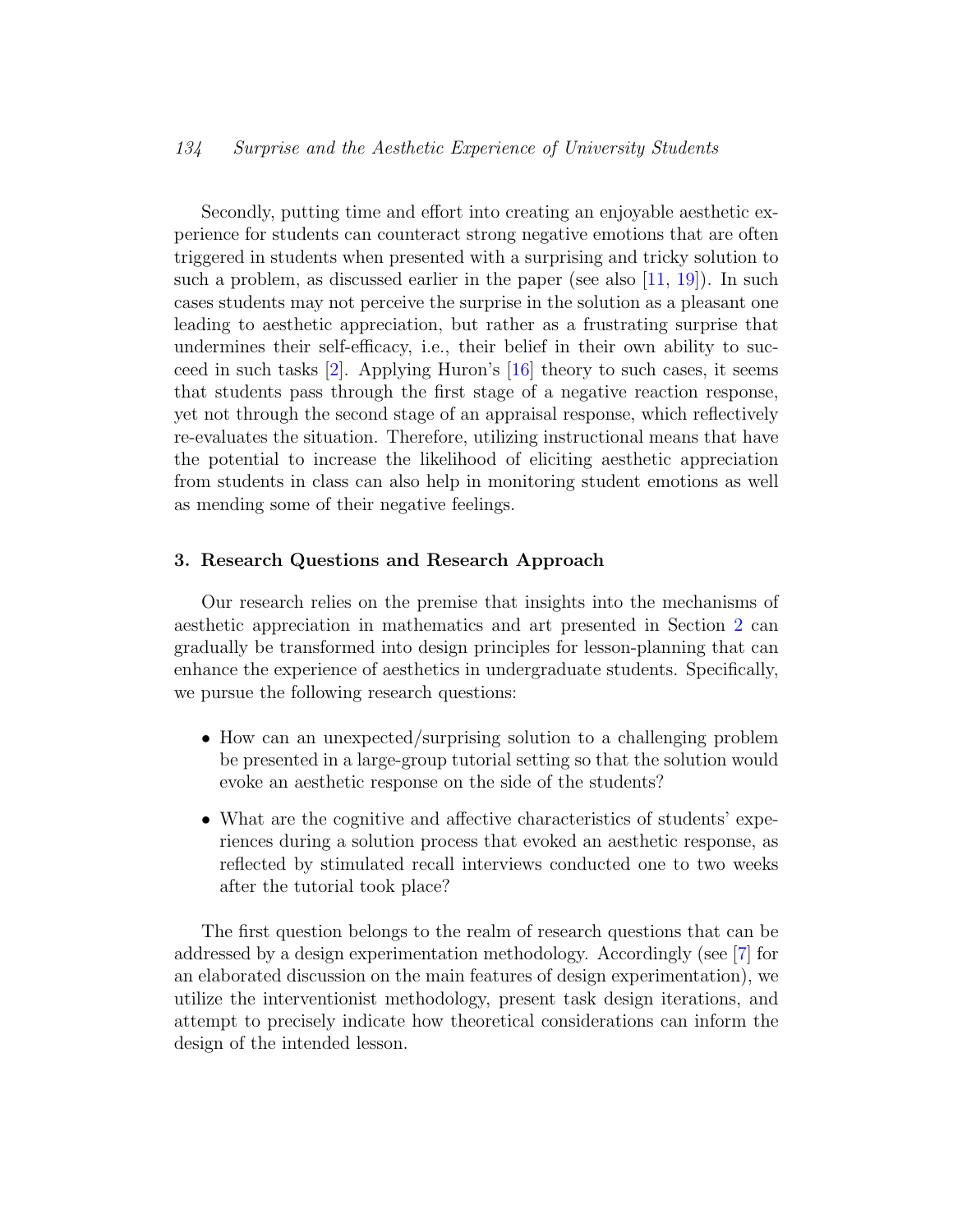The second research question is (mainly) addressed by means of a stimulated-recall interview methodology (see [\[5\]](#page-22-4) for a discussion on its strengths and limitations). These stimulated-recall interviews with the students were utilized in order to gain a better understanding of the nature of the students' aesthetic responses expressed during the tutorials. In addition, they allowed us to inquire into why some of them felt that the problem was beautiful, as well as to gain insight into their emotions and thoughts leading to that "wow" moment.

#### 4. Method

#### <span id="page-9-0"></span>4.1. Context and Participants

The study was conducted in a setting of undergraduate first-semester calculus tutorials, which are given to students from the computer science and electrical engineering faculties of the Technion. The Technion is a highly selective university, and its computer science and electrical engineering faculties are among the most demanding faculties. Accordingly, the university considers the course participants as very capable students who are able to cope with challenging mathematical problems, whether in homework assignments or during exams.

The theoretical basis of the course (that is, definitions, theorems, and proofs) is presented to the students in the lectures. It is in the tutorials where the students are presented with problems on the taught topics for the first time.

The data were collected over the course of five semesters, with different groups of students attending the lessons of the same teaching assistant (the first author of this paper). These were large groups of students consisting of anywhere between 60 and a 100 students.

#### 4.2. The problem of interest

The problem of interest has been used in the setting of calculus tutorials during five consecutive semesters. This problem asks students to show that the sequence defined by  $a_1 = 1, a_{n+1} = \frac{1}{2}$  $rac{1}{2}\left(a_n+\frac{2}{a_n}\right)$ an converges and to calculate its limit.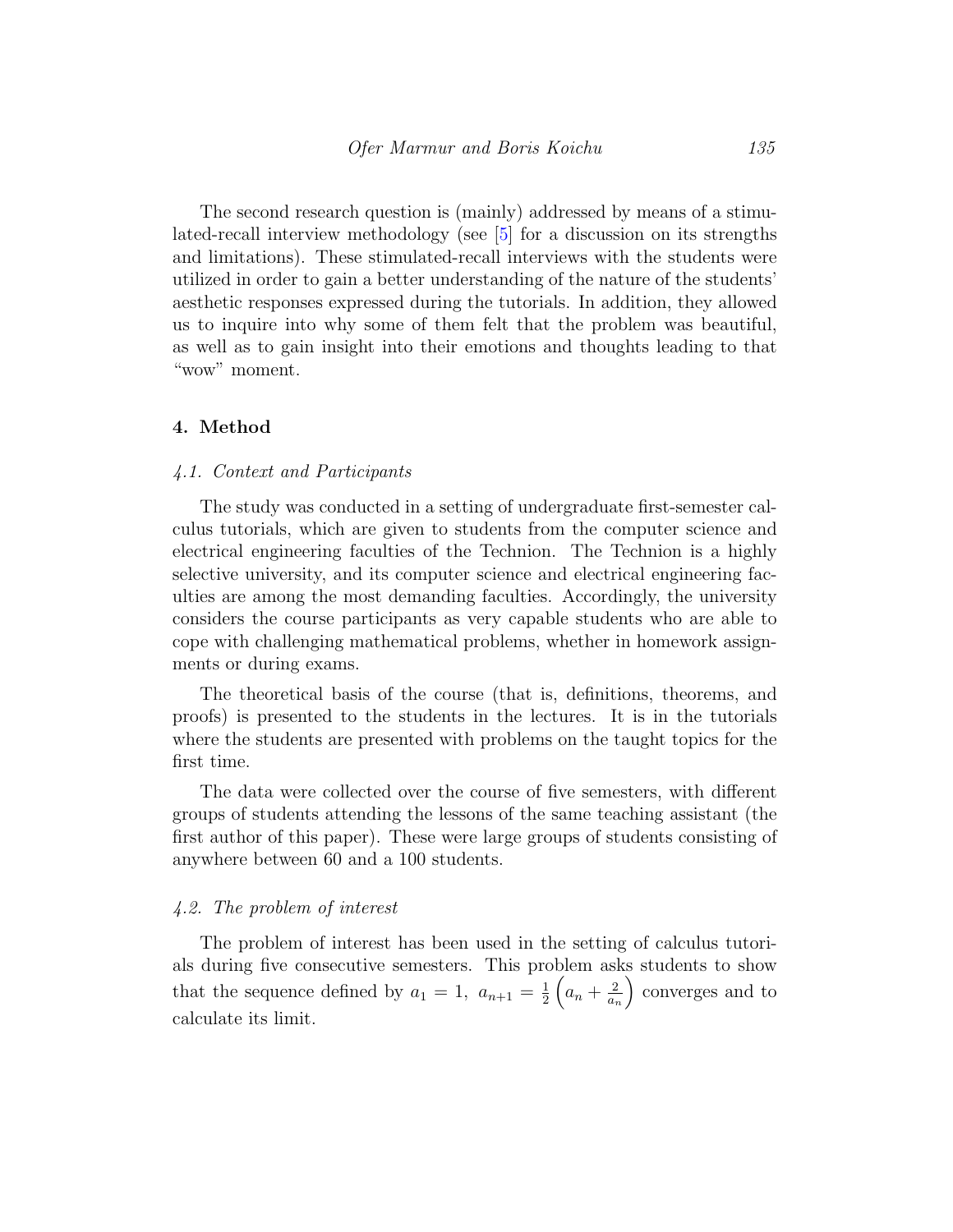This problem appears in a suggested planned calculus tutorial on monotone sequences. Through dealing with similar looking questions on this topic students become aware that a standard way of solving such problems is to prove by mathematical induction that the sequence is monotone and bounded and so converges. In this problem, a calculation of several initial elements of the sequence gives reason to believe it is monotonically decreasing starting from  $n = 2$ , and bounded below, by 0 for example. Applying arithmetic ing from  $n = 2$ , and bounded below, by 0 for example. Applying arithmetic limit laws shows that the limit is  $\sqrt{2}$  if indeed we can prove that the sequence is monotone and bounded and therefore converges. At this point we invite readers to try to solve this problem themselves, since the solution process may influence the potential aesthetic evaluation of it, as argued earlier.

Continuing with the solution, it is rather simple and straightforward to prove that the sequence is bounded below by 0, yet in this specific case the routine method of mathematical induction as taught in class fails to prove monotonicity. Algebraic manipulations on  $a_{n+1} \leq a_n$  show that monotonicity can be proven if we choose a better lower bound (in fact, the best lower bound) and first prove that  $a_n \geq \sqrt{2}$  for  $n \geq 2$ . The latter statement, perhaps surprisingly, again cannot be proven with the same routine method of mathematical induction. Yet if we recall the inequality of arithmetic and geometric means (henceforth to be called the  $AM-GM$  inequality), then we can already see the light at the end of the solution-tunnel:

$$
a_{n+1} = \frac{1}{2} \left( a_n + \frac{2}{a_n} \right) = \frac{a_n + \frac{2}{a_n}}{2} \ge \sqrt{a_n \cdot \frac{2}{a_n}} = \sqrt{2}.
$$

In terms of characteristics of mathematical beauty, this solution can be viewed as beautiful since it possesses features of surprising simplicity and cleverness (see Subsection [2.1\)](#page-2-1). While at the onset this problem seems to have a familiar and technical method of solving using mathematical induction (as is done in other similar problems), later on it is surprisingly discovered that this method fails to achieve a solution. However, if students recall the AM-GM inequality which was taught earlier during the semester, this yields an unexpected quick and easy solution to the problem. Indeed, the potential for an aesthetic response to this problem and its solution is what originally attracted us to it, in the hope that the students would share our excitement. Yet this was not the case in the several years the first author of this paper had taught this problem in class, prior to the beginning of a research on the mechanisms underlying students' mathematical aesthetic evaluation.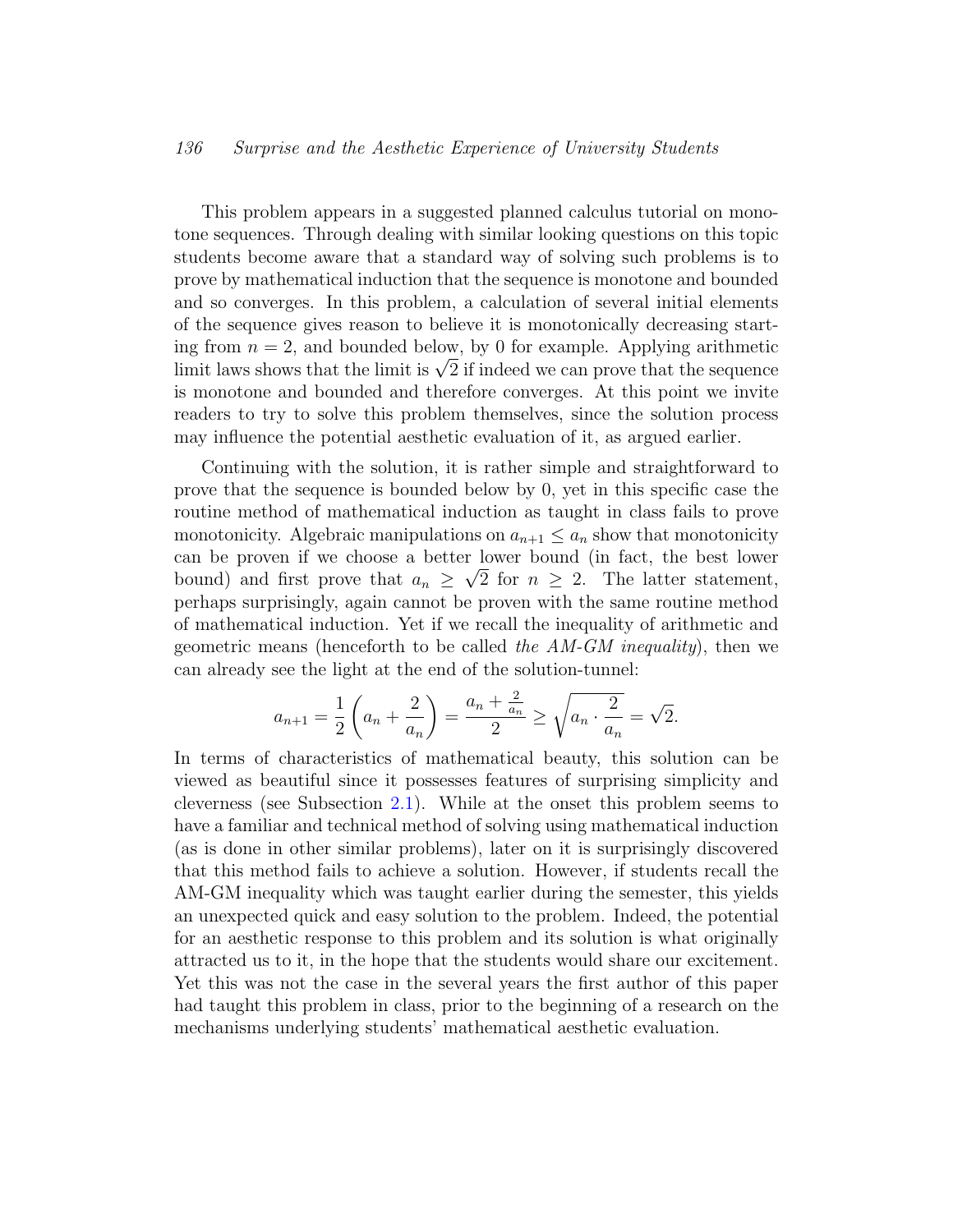#### 4.3. General guiding principles for the lesson design

Stimulated by the insights presented in Section [2,](#page-2-0) we formulated two main principles that we believed could enhance the likelihood of evoking an aesthetic response in class. Our first principle was to allow students the opportunity to experience a familiar method first, knowing in advance that it would lead to a dead-end. Not only is this important for students' development of heuristic problem-solving behavior (e.g., [\[32\]](#page-25-10)) to see for themselves hands-on why a certain method fails, but following Rota's [\[31\]](#page-25-4) line of thought, it can also enhance the aesthetic appreciation of the alternative solution route that will follow. Moreover, in terms of Huron's [\[16\]](#page-23-6) theory, we assumed the deadend to play the role of a negative surprise for the students. This, and the subsequent passing of time till the highlight-moment of a resolution for the problem in class, can allow for the creation of a reflective process, ultimately leading students to an aesthetic appreciation of the solution. Additionally, this instruction principle was also conceived as a response to a phenomenon described by Dreyfus and Eisenberg [\[11\]](#page-23-0), where students did not acknowledge any beauty in a short and elegant solution, while resistantly claiming: "So what! My way works too" (page 7). In our case students would first become convinced that "their way" in fact did not succeed, and as such we expected them to be more open to exploring a new route, as well as see its beauty.

<span id="page-11-0"></span>The second principle was to legitimize students' feelings and expressions of negative emotions in class, even encouraging them, especially surrounding the surprising event of reaching a dead-end (the event was surprising since a traditional calculus tutorial at the Technion usually presents only successful solutions). Referring again to Huron's [\[16\]](#page-23-6) "contrastive valence" theory, the more negatively the initial surprise is perceived by the students, the bigger their ultimate excitement at the end of the process could potentially be. Additionally, encouraging students to vent their frustration with the difficulty of the solution process can allow them to deal with their negative emotions. By conveying in class that emotions such as frustration or fear are natural in a challenging problem-solving process, students' meta-affect with regard to these negative emotions can be influenced, leading them to experience them in a positive manner (cf.  $[14]$ ). Ultimately, the goal is to create a setting where students can "release" some of their negative emotions regarding the difficulty of the solution prior to reaching the highlight-moment. When subsequently such a moment is presented, students can be more "emotionally available" to not only focus on the negative, but also see the potential beauty.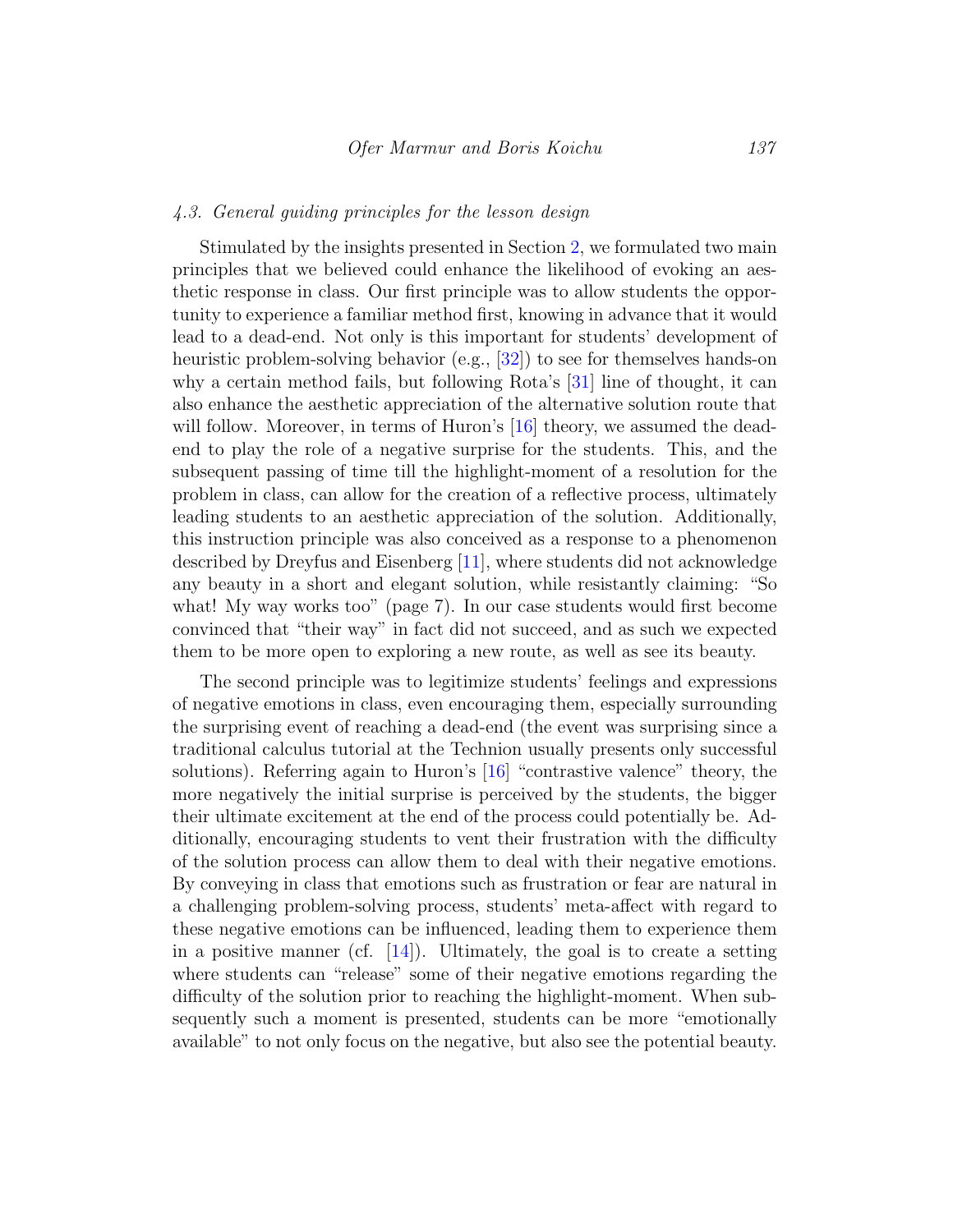#### 4.4. Data collection

We report on two groups of iterations, initial iterations and further iterations, each with corresponding data collection tools. The initial iterations took place over two consecutive semesters. During this stage we attempted to implement the above principles on the aforementioned problem of interest, as well as on other problems with surprising solutions which we believed the students could potentially see beauty in. During this stage, the data were collected by audio recordings of the lessons and the first author's research-diary, which was structured in accordance with Liljedahl, Chernoff, and Zazkis' [\[23\]](#page-24-8) suggestions for documenting phases of iterations in a design experiment: predictive analysis, trial, reflective analysis and adjustment. Additionally, we asked every student who said in class that she or he found the problem "beautiful" to write us a short email explaining why she or he thought so.

The further iterations took place over three subsequent semesters and addressed only the problem presented in this paper. In the first semester of these three, the data were still collected in the same way as before. Yet a readjustment of the implementation of the guiding principles during that lesson led to what we regarded as successful results (as will be elaborated on below). Consequently, during the two following semesters, two similar versions of the lesson were video-recorded and subsequent stimulated-recall interviews were held with nine students who explicitly expressed their appreciation of the problem in the lesson.

During the stimulated-recall interviews, the students were presented with a 15-20 minute segment of the filmed lesson in which the problem of interest was taught. The segment started from the moment leading to the first incidence of reaching a dead-end in class, and ended about two minutes after the surprising use of the AM-GM inequality. At the beginning of the interview, we explained to the students that the video served as a tool to help them "relive" the lesson. They were instructed to stop it whenever they had a particular recollection of what they thought or felt at that moment. Additionally, they were told that if they would not stop the movie for an extended period of time, the interviewer (the first author of this paper) might stop the video occasionally and ask them whether they have any recollections on that specific moment (it should be noted that with eight out of the nine interviewees there was barely any need to implement this type of intervention). When students stopped the video to share their memory of that moment in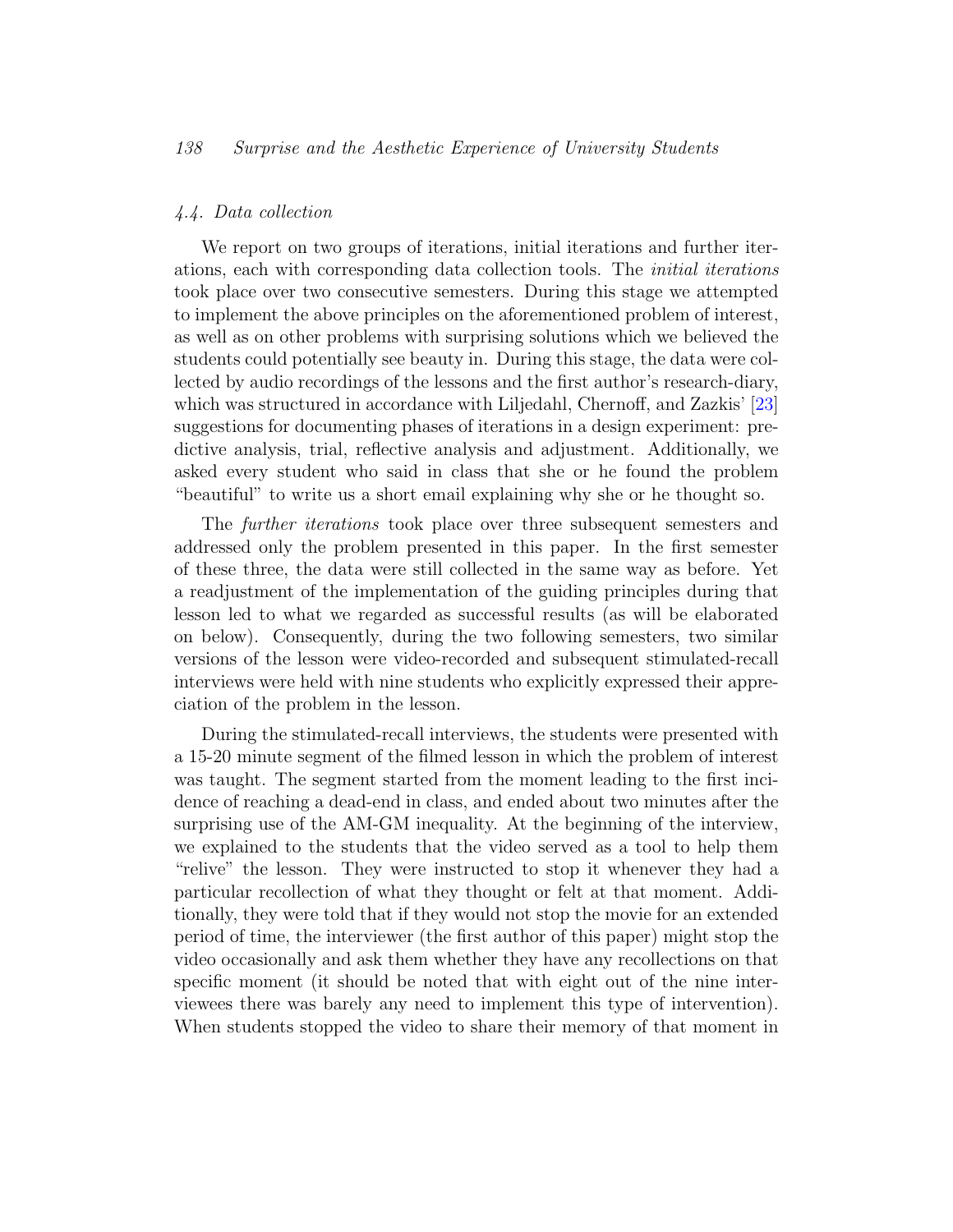class, the interviewer sometimes asked small clarifying questions, mainly in the form of: "Can you explain why you thought/felt this way at that moment?". At the end of the interview, students were encouraged to share any additional memories, thoughts, and/or feelings they had with regard to the problem during the lesson itself or the period of time between the lesson and the interview. The interviews were conducted 5 to 19 days after the lesson (6 interviews up to 9 days after the lesson, 2 interviews after 12 days, and one interview after 19 days). The duration of the interviews ranged from 30 to 60 minutes, depending on the level of detail that was shared by the student. The interviews were audio-recorded and transcribed.

#### 5. Findings

#### 5.1. Initial iterations

As earlier presented, aiming at evoking aesthetic responses from students, the first guiding principle of the lesson design was to try the familiar solution method in class first, even when the teacher knew this would ultimately reach a dead-end. Our problem of interest contains two opportunities for doing so while using mathematical induction: one for monotonicity and the second while using mathematical induction: one for monotonicity and the second<br>for  $\sqrt{2}$  as a lower bound. Due to the time constraints in tutorials, as well as the fact that these two inductions fail in a similar way, we decided during the initial-iterations stage to lead students in class only through the first failed attempt at induction, while deferring the second failed induction to be checked by the students at home.

During the initial stage of the lesson-planning iterations, it became clear it was *feasible* to have students evaluate mathematical problems as "beautiful", though usually only one to two students at a time. This stage revealed that the use of characteristics such as simplicity, cleverness, and surprise, to explain mathematical aesthetics, was not merely a way for us to evaluate which problems could be perceived as beautiful, but that this notion was shared by some of the students. Though the amount of students alluding to the beauty of the problem was little each time, these responses from students were in most cases spontaneous, and subsequent explanations showed great enthusiasm. These included words and phrases such as "amazing", "wow", "impressive", "I was so excited when I saw it [the solution]", and "I will never forget this proof".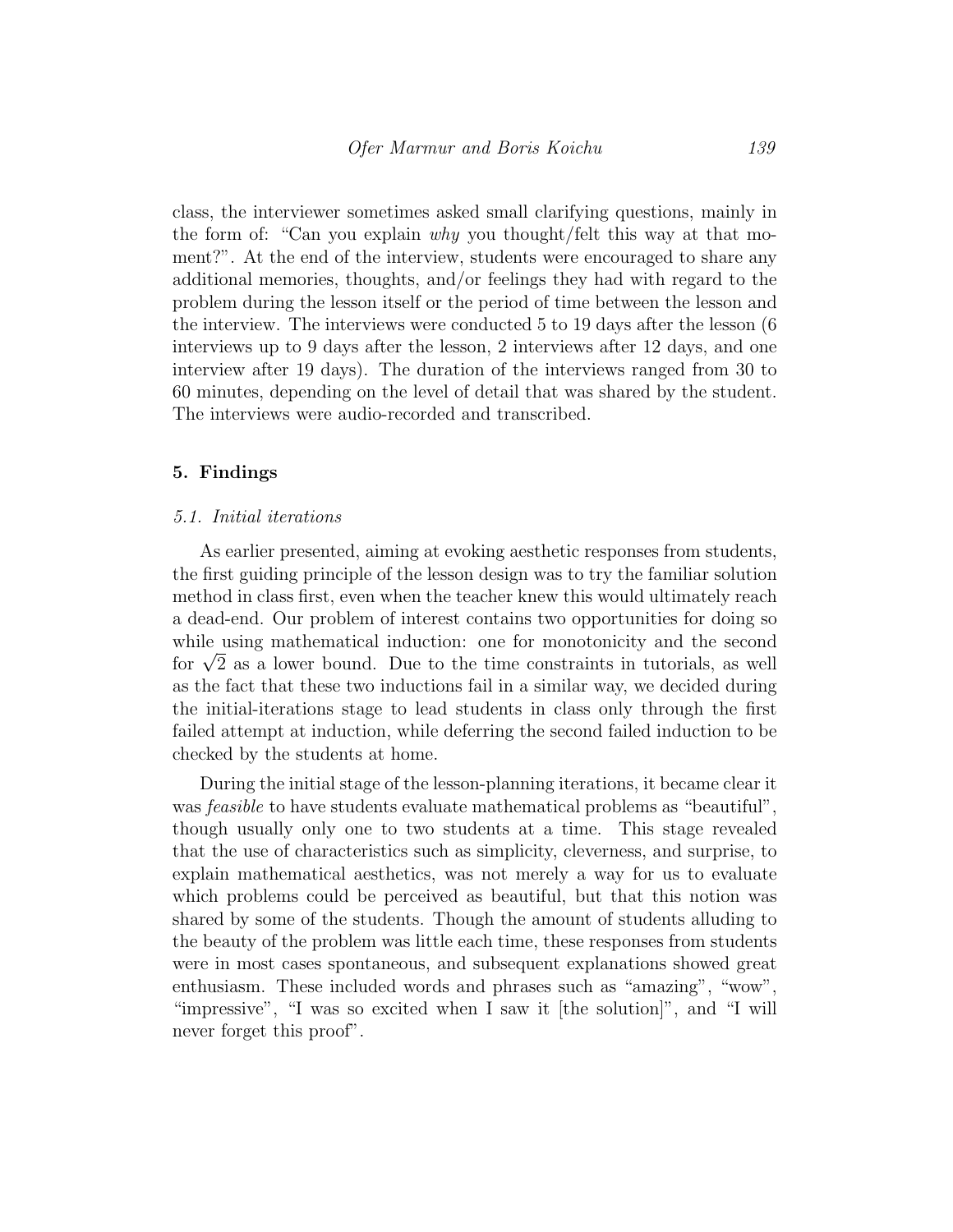For illustration, see the following excerpt from an email sent to us by a student as an explanation for her enthusiasm for the solution of the problem presented in this paper (translation into English by authors):

In high-school I had a teacher that told me that in math you follow the "laziness principle"  $-$  the shortest and smartest way is the way to go. Usually I don't figure out the short and smart way by myself and therefore I really appreciate it when someone shows it to me. The AM-GM inequality is something I knew and didn't think of using here. And I loved it how you just pulled it out of the 'bag of tricks' and it solved the problem within a second  $$ the laziness principle at its best. It was just beautiful. I wasn't planning on saying it out loud [during the lesson], but I guess such a particularly silly smile was put on my face in light of the magical solution, that you had to stop the lesson in order to ask me why I'm smiling to myself. So I had to share :)

Reflecting on the small amount of aesthetic responses during the initialiterations stage, at that point in time we had to admit we were not able to claim in certainty a relation between our instruction manipulations and students' responses. Nor were we able to isolate the different impacts of our aforementioned suggested principles on the creation of an aesthetic experience. This raised the question whether such efforts and extensive use of valuable lesson-time were worth the modest results. However, the high level of excitement in the responses we did get, combined with the observation that we had received such responses on many more occasions when implementing our theory-based principles during that year (in comparison to almost no aesthetic responses in a previous year), led us to believe it was worth continuing our iterative process with the goal of increasing the amount of aesthetic responses.

#### 5.2. Further iterations

#### 5.2.1. Predictive analysis on the adjustment of the lesson-design

For the further-iterations stage we decided that even though it took more time in a lesson, it was worth going through two failed attempts with the students using mathematical induction prior to revealing the simple solution that utilizes the AM-GM inequality.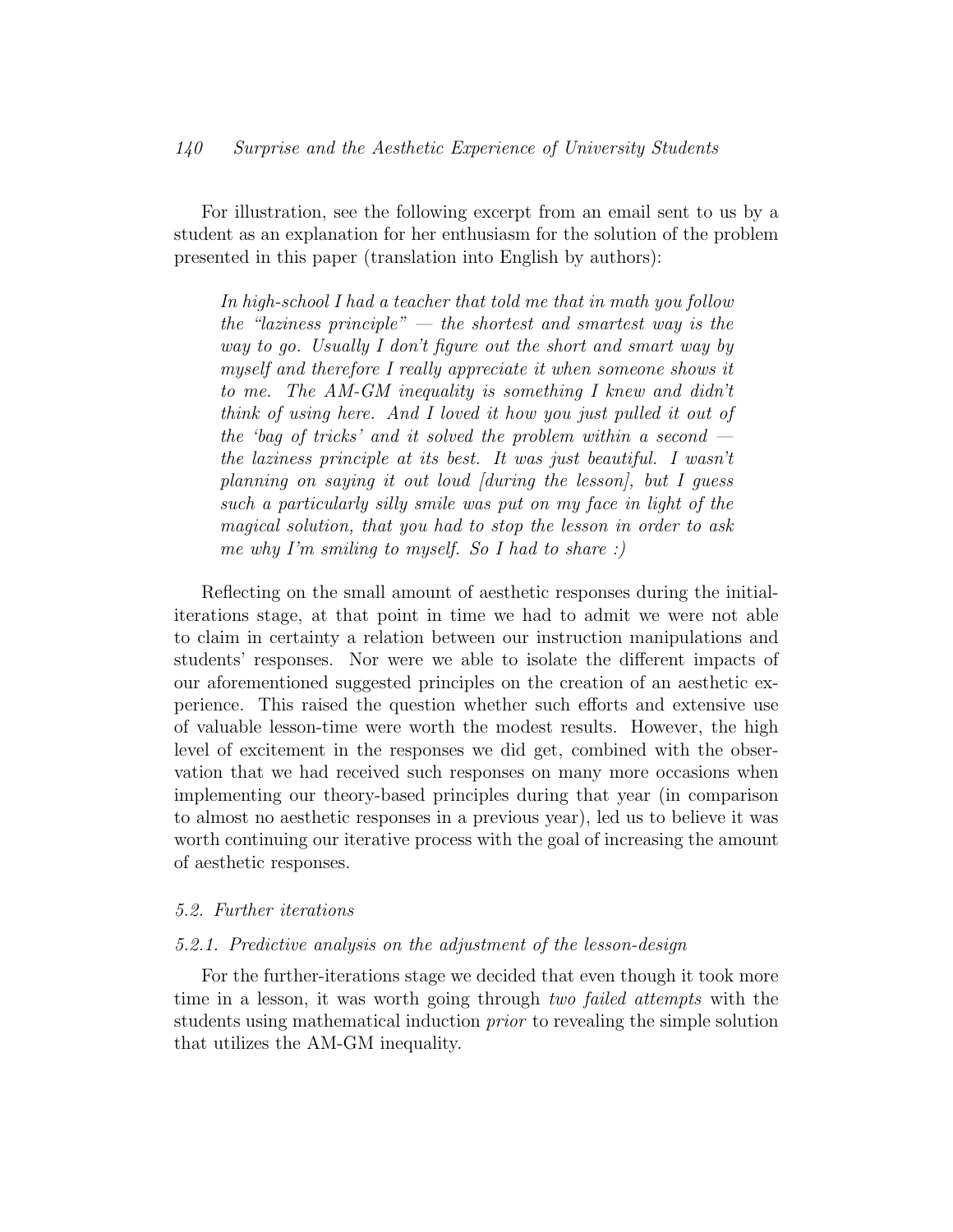Looking through the lens of Huron's [\[16\]](#page-23-6) theory, we expected the instruction manipulation of creating two consecutive surprises to intensify the negative responses to them. We suspected that after one surprising failed attempt during the solution process, students may be even more inclined to believe the second attempt at induction must succeed. When also this attempt fails to live up to its expectation, the second surprise would consequently be bigger. Since, according to Huron, initial responses to a surprising event are negative in nature, the increased negative surprise could serve as a more extreme contrast to the upcoming slower re-evaluative process, ultimately leading to an intensified aesthetic experience.

Looking through the lens of Goldin's [\[14\]](#page-23-4) discussion on meta-affect, we assumed that going together in class through two failed-attempts at the solution may reveal to students the real ways of the working mathematician, often failing again and again when trying to reach a proof before reaching success [\[15,](#page-23-10) [30\]](#page-25-11). Consequently, we hoped students would be more inclined to positively address their negative emotions (such as fear of failure at solving the problem) as a natural part of the solution process. By doing so, students' overall experience and sense of well-being in class might be improved, leaving them more "open" to see beauty in the solution, even if they did not reach the solution on their own.

#### 5.2.2. A general description of the findings

During the first semester of this particular stage of iterations, the only change we introduced was to add a second failed attempt at solving the problem, yet it created a big impact. Not only was there a general high-level of enthusiasm and excitement in class revealed through spontaneous responses of "how beautiful!" and many students smiling, but additionally there was a dramatic increase in the amount of students evaluating the problem as "beautiful". Where earlier there were usually one to two students at most raising their hands to the explicit question "who finds this problem beautiful?", in this specific lesson about a third of the class (approximately 20 out of 60 students) answered positively. Subsequent "same version" teaching of this problem in two additional consecutive semesters led to similar results.

An additionally noteworthy phenomenon was that a substantially bigger amount of students raised their hands to the question "who thought to herself or himself: how (the hell) was I supposed to solve this problem on my own?"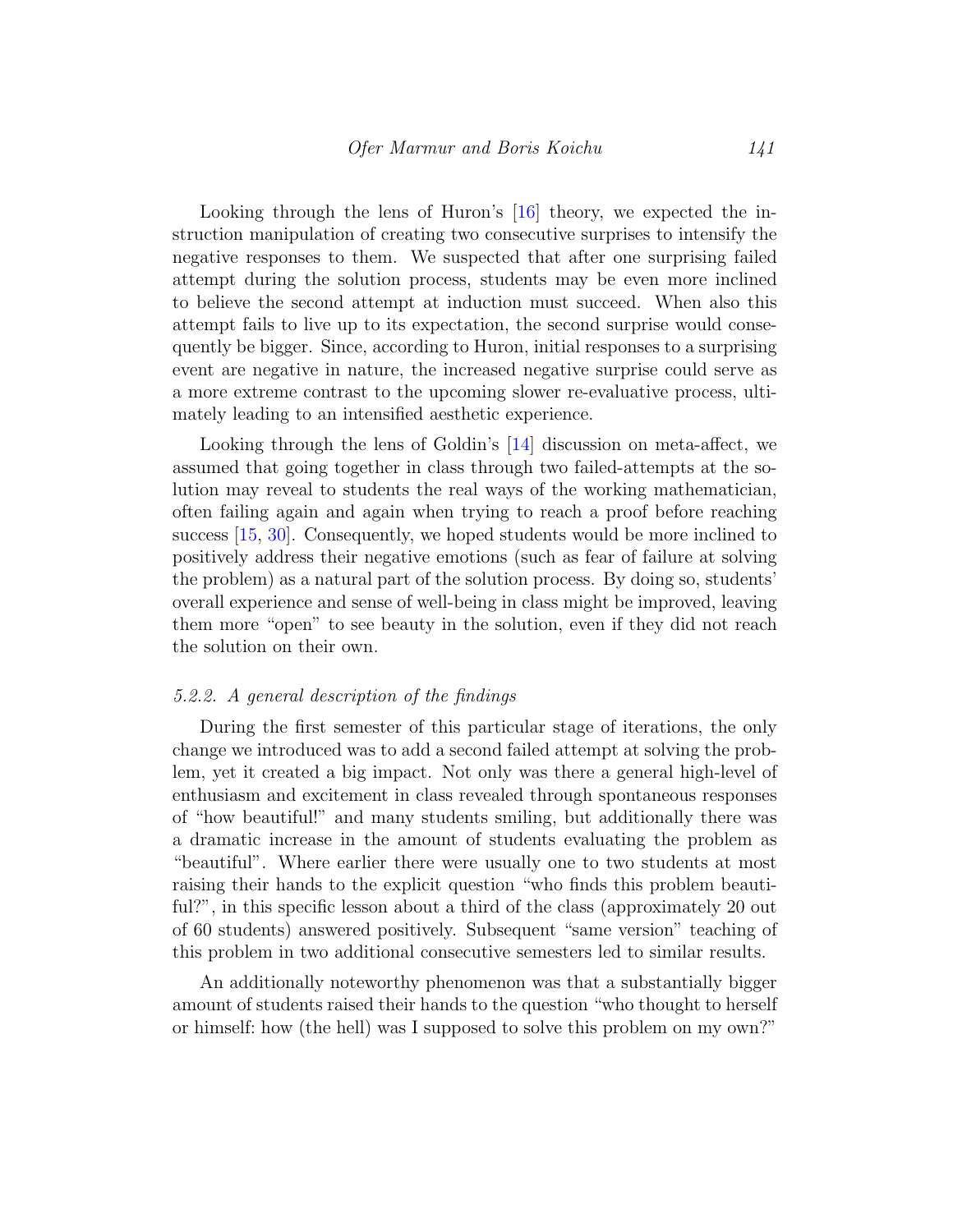During the three semesters of this stage approximately a third to half of the students confirmed this feeling. Putting this into context, during the initial-iterations stage there never existed an intersection between groups of students responding to these two questions, i.e., finding the problem beautiful yet insecure about their ability to solve it on their own. However, during the second stage of the lesson-planning iterations not only did an intersection arise, but it was even substantial. This finding can be explained based on the aforementioned rationale for the lesson-design, which addresses students' meta-affect during challenging mathematics learning.

#### 5.2.3. Findings from stimulated-recall interviews

During the stimulated-recall interviews, the students used common characteristics associated with mathematical aesthetics also used by professional mathematicians (as discussed in the Theoretical Framework section). This was in line with the findings from the initial iterations. Students who perceived the solution as beautiful referred to the fact that during the lesson there had been a significant effort to solve the problem using mathematical inductions, and ultimately it was solved in seconds using a surprisingly easy and clever way. When asked why they thought the solution was beautiful, words that repeated in the students' reports were: non-trivial, genius, short, simple, clear, unbelievable, amazing, surprising, and unexpected. One student in particular described this in terms of a triumph over the problem:

You feel at some moment that finally we have managed to overcome this "monster" of unsuccessful inductions, where we tried for two hours to solve (the problem) using mathematical induction, and at the end it was solved in a minute and a half in a much easier way.

Unsurprisingly, a motive that appeared during the interviews was the *surprise* students experienced during the lesson.<sup>[1](#page-16-0)</sup> Students gave clarifications as to why they were surprised, as well as descriptions regarding the nature

<span id="page-16-0"></span><sup>&</sup>lt;sup>1</sup>It should be emphasized in this context that no intentional question on surprise was planned by the researchers, but only clarifying questions were asked on what students had already shared (elaborated in Subsection [4.4\)](#page-11-0).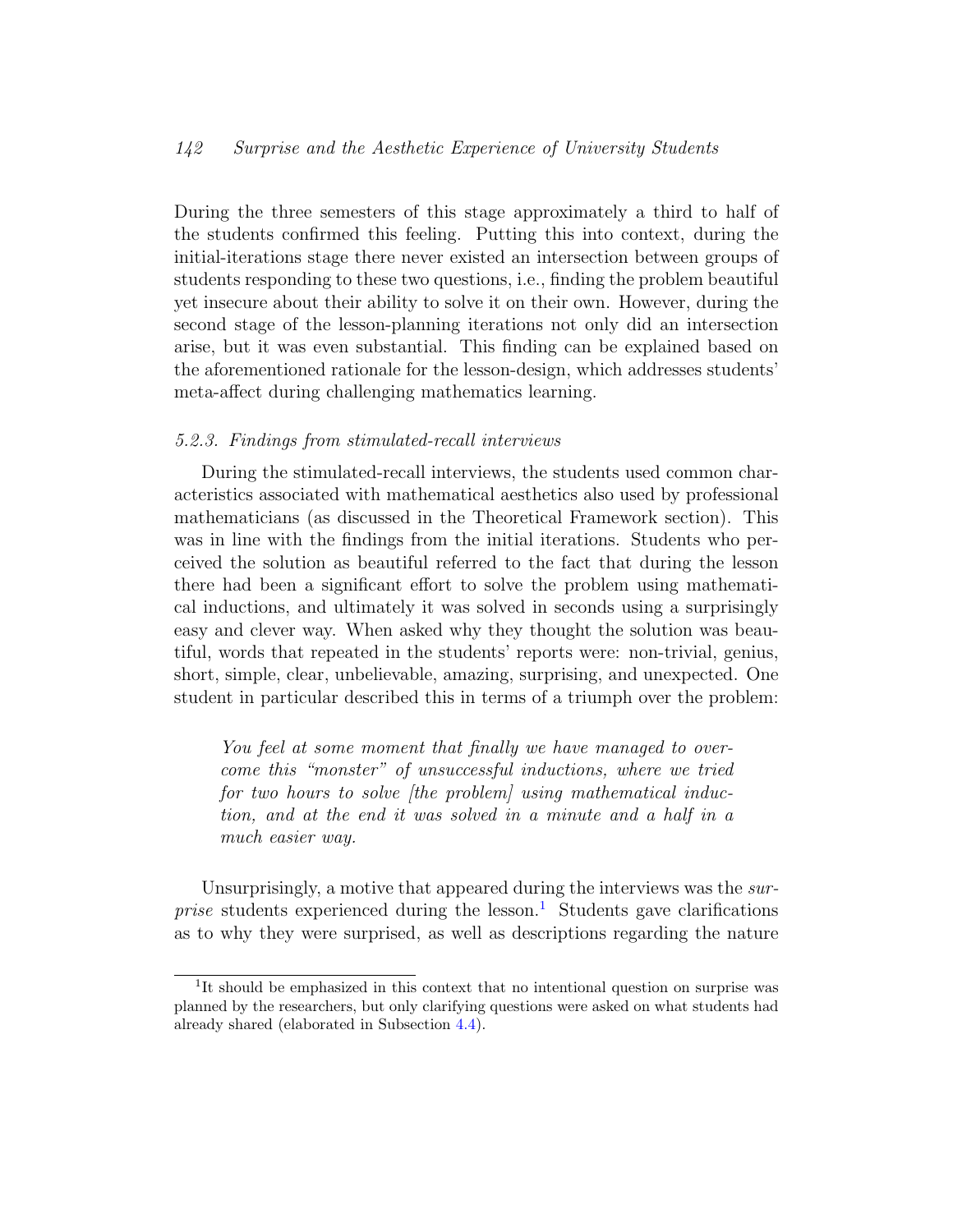of their surprise in emotional terms. As for the reason underlying their surprise, many students reported that when reaching a dead-end while solving the problem in the tutorial, they expected the teaching assistant to suggest a small fix in the previous line of the solution, which would solve the issue and allow the solution-process to immediately continue forward. A repetitive description heard in the interviews was that they did not expect entire boards to be crossed-out (with what was believed so far to be a solution for the problem), let alone having this occur in the lesson twice in a row. As exemplified by one of the students:

I thought you'd simply make some kind of change and we would move on. That there will be some small nuance you will use and we'll be able to continue. But here it was extremely dramatic. You just erased it all!

Regarding emotions triggered by the surprising event(s), expressions of students referring to this included: "I was in real shock", "It was horrible!", "We never experienced anything like this [in class]", "I felt frustrated", "I got annoyed", and "It was infuriating". Students referred to the surprise in emotional terms, in most cases of a negative nature, admitting it made them extremely annoyed or even angry, especially since this occurred twice over the course of the lesson. One student decided to demonstrate to us how infuriated she was with the situation by showing us that the cross-outs she made in her notebook over the second failed attempt were so strong that they left carving marks on the page. It should be reminded however that the same students who felt displeased, shocked, or angry during the process of the solution in class, used words like "beautiful" and "amazing" to describe the solution at the end of the lesson. Theoretically this can be explained by Huron's [\[16\]](#page-23-6) theory, where the creation of a more contrasting negative base serves to amplify the upcoming pleasure as a result of the clever and easy solution. This explanation is also supported in the data, as several students reported feeling more driven to listen after the second surprise had taken place, and being more curious and intrigued to discover how the problem would actually be solved.

With regard to being confronted with unsuccessful attempts at solving the problem in class, many students testified it made them think about their struggle of repeated attempts at trying to solve homework assignments outside of the classroom environment. Seeing failed efforts occur in class as well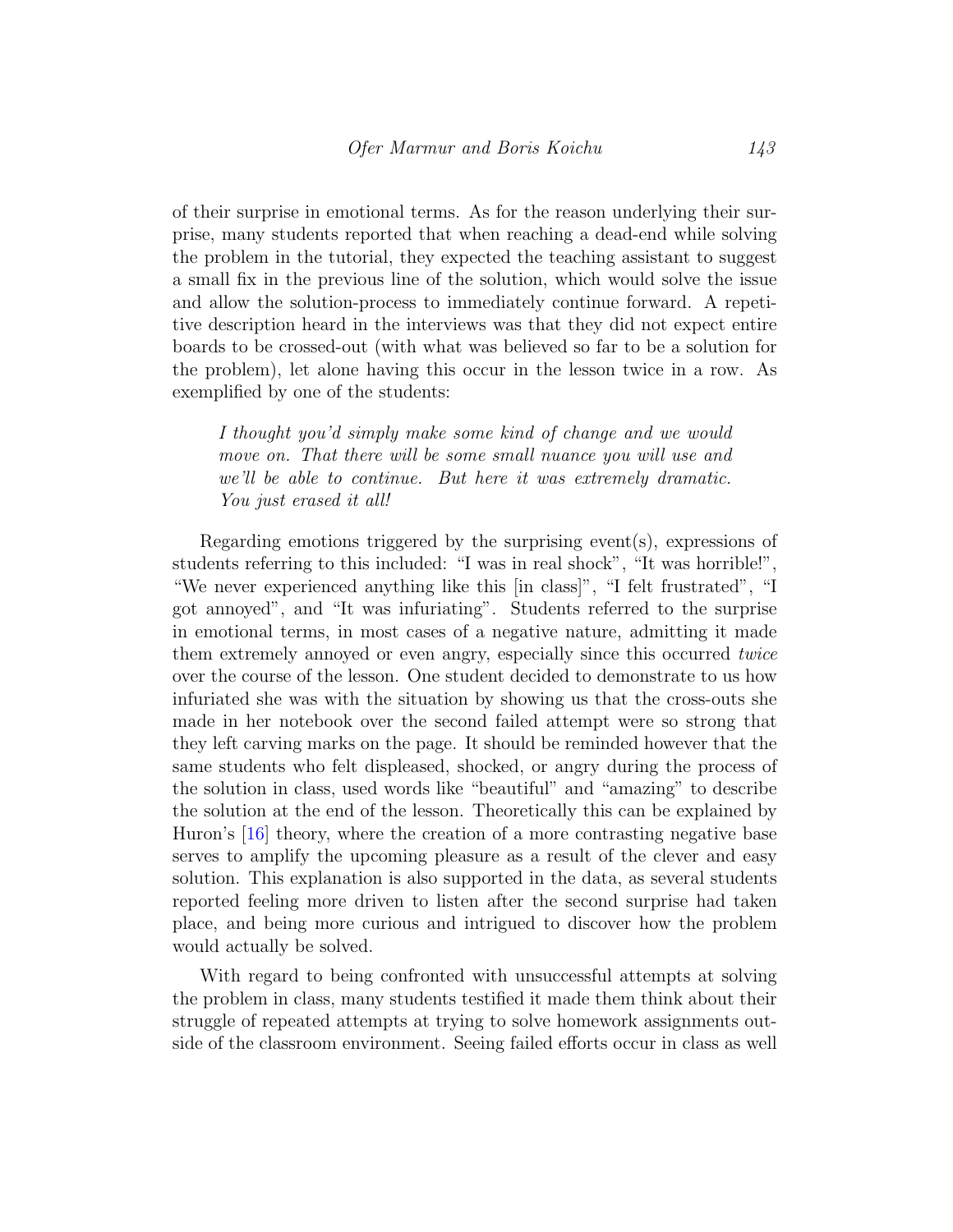gave them "a look into how things really work" as one student put it, and as another student stated: "I learned not to give up". For one student this was what made this lesson plan unique and memorable:

It was "the lesson with the cross-outs" [...] The non-standard lesson. The lesson where it wasn't just someone solving problems in front of me on the board, but the lesson where I was explained what to do when something doesn't succeed. Like, that it  $i s<sup>2</sup>$  $i s<sup>2</sup>$  $i s<sup>2</sup>$  possible to go on, maybe at the end it will work!

For another student, being able to see her teacher as a struggling problemsolver helped her in directing her meta-affect to a positive outcome:

I felt a rise in self-confidence that this can happen, maybe it can also happen to you [the teaching assistant], or any other student  $[...]$  who I think is smart. It can happen to anyone ... that we try something and it doesn't work.

As discussed earlier, implementing Huron's [\[16\]](#page-23-6) theory for the design of lessons aimed at evoking aesthetic responses, calls for allocating time in the lesson plan for the slow appraisal process to take place. This implies that the solving of a beautiful problem in class should take more time than usual, or at least until reaching the ultimate highlight-moment of the resolution. Therefore, we also looked in the data for statements that referred to affective or cognitive events students experienced as a result of the extra time given during that lesson. A phenomenon that repeated in descriptions of strong students was that they used the extra time after a surprising failed attempt to try to find an alternative solution on their own while the teaching assistant was answering questions of other students. Some students stated that time that was used for discussion after each failed attempt gave them the opportunity to relax and reflect on the situation. The following two excerpts are taken from an interview with the same student addressing discussions in class after each surprising event:

<span id="page-18-0"></span><sup>2</sup>Emphasized in the student's intonation.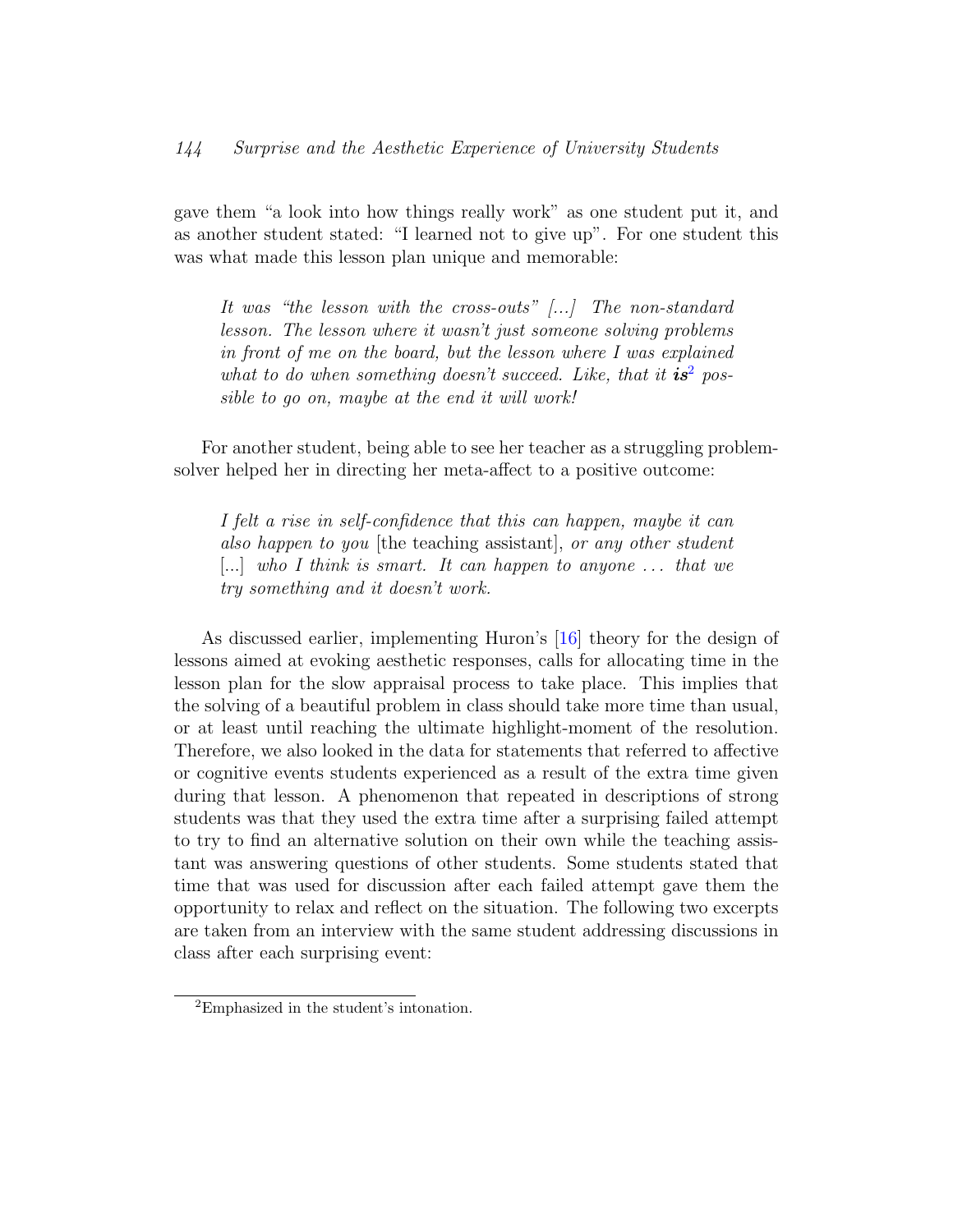This [time for discussion] made it a bit easier for taking this turn. It gave some time to  $\text{digest}^3$  $\text{digest}^3$  it. And to understand that this is actually not the way to go, and that we're going to do something else now. [After the first failed attempt]

I think that the conversation you held again after [the failed attempt] softened a bit the surprise. [After the second failed attempt]

Lastly, during the interviews several students specifically referred to the lesson as having a dramatic nature, illustrated by the following excerpts:

When the [mathematical] material leads to enjoyment, it attracts you more to it and triggers more fun. [...] In this lesson there was passion. There was passion and there was desire. When you tell yourself: wow, this can't be!

For me, personally, it made it more interesting to see what's going to happen. Because there are two shows here. One show is the problem and show no. 2 is that you're fooling us every time.

### 6. Discussion

In this paper we presented an iterative process of lesson design aimed to create an aesthetic experience for students in a "traditional-instruction" calculus tutorial. The general lesson-design principles came from varied theories on cognition, affect, aesthetics, and the combination thereof. While the initial iterations showed it was feasible to elicit aesthetic responses from a small amount of students through the use of these principles, in further iterations the particular incorporation of two surprising events prior to the presentation of the aesthetic highlight of the lesson repeatedly managed to serve as a teaching method leading to an aesthetic experience of many students. This reoccurring surprise of reaching a dead-end in class may be especially strong in context of the undergraduate classroom, where results are usually presented as a "perfect theory" with no room for a trial-and-error process of problem solving [\[1\]](#page-22-5).

<span id="page-19-0"></span><sup>3</sup>Emphasized in the student's intonation.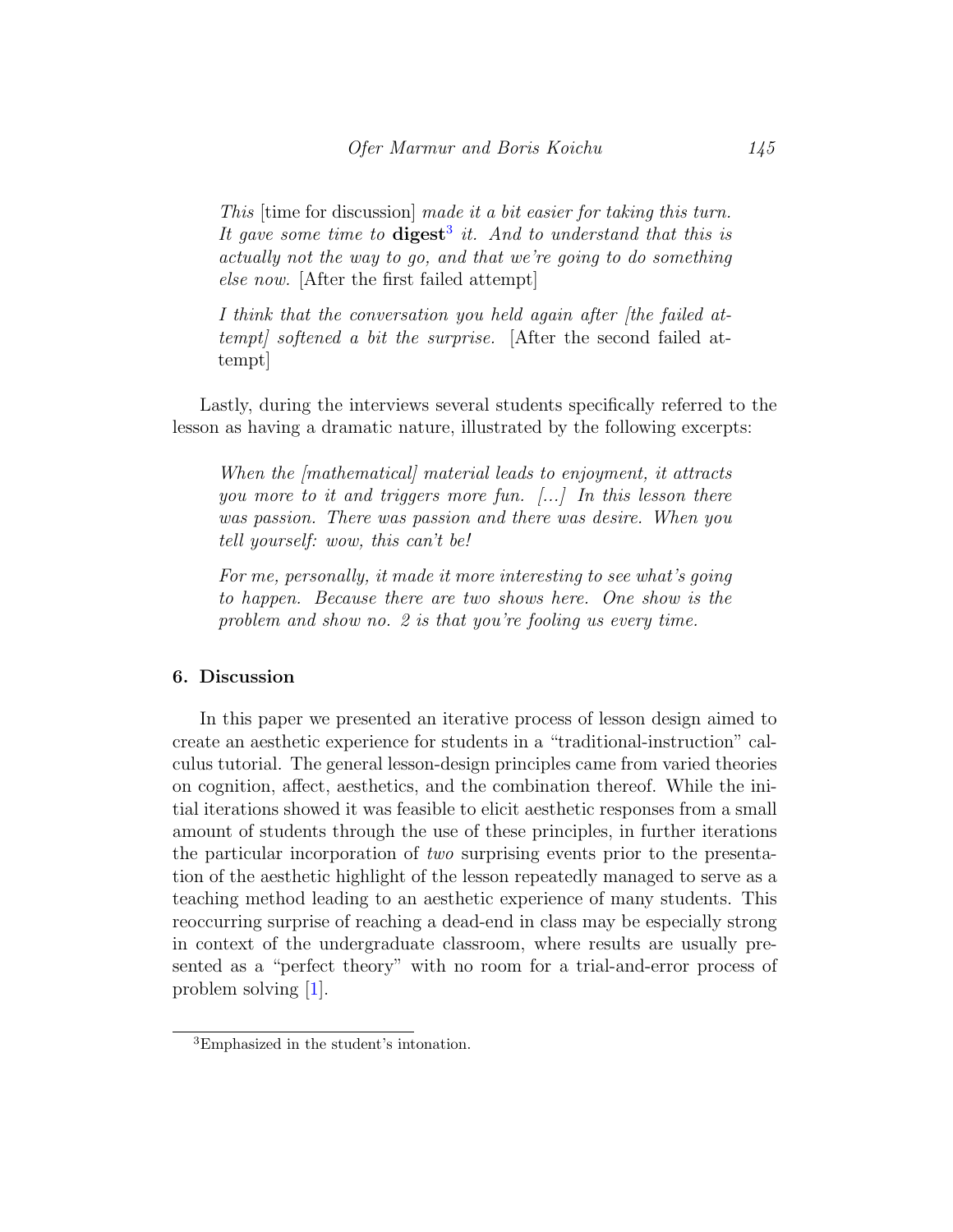In the continuation of this section we would like to formulate some practical conclusions stemming from the presented study. The first conclusion regards the planning of time in class for the solution-process of potentially beautiful problems. As Andy Warhol once said, "The idea of waiting for something makes it more exciting". Accordingly, for students to appreciate beauty of a solution, they first need to be in a state of waiting for it. Referring to the musical domain, the catharsis of resolution does not come without time designated for preparatory anticipation [\[18\]](#page-24-6). This means that mathematical problems that can be regarded as beautiful should be given more time when planning a lesson that wishes to include their aesthetic potential. This in fact is one outcome with regard to our reported problem that naturally occurred when we added an extra failed attempt in class. As found in the data, students can use the extended time given for the solution-process to figure out why certain ideas do not work, try out alternative routes, as well as be able to process their emotions. Additionally, Sinclair [\[34\]](#page-25-0) identified one particular mechanism underlying the aesthetic response of professional mathematicians as establishing a personal and intimate relationship with what they are working on. In a traditional instructional style of university tutorials, where the problem is solved by a teaching assistant on the board, we suggest that the allocation of additional time for the variety of cognitively- and affectively loaded episodes students may go through, can allow for the students to be more connected and involved with the process, and serve as a base for them to create such a relationship with the problem.

The second conclusion regards the use of creating drama in a lesson as a supporting tool for evoking aesthetic appreciations. Looking at the data, we suggest that the difference between initial and further iterations lay in the extent of drama in the lesson and the intensity of emotions students experienced. With the intent of increasing the overall aesthetic experience of students, we focused in later iterations on readjusting the implementation of the first guiding principle, which ultimately caused the "reaching a dead-end" procedure to be perceived by students in a more extreme and provocative way. We would like to suggest that this could potentially also be done for the second guiding principle. For example, instead of a teacher calmly telling students in class that "it is ok to feel frustrated right now", the teacher could provocatively ask: "Who feels extremely angry right now as a result of this annoying and unsolvable problem?"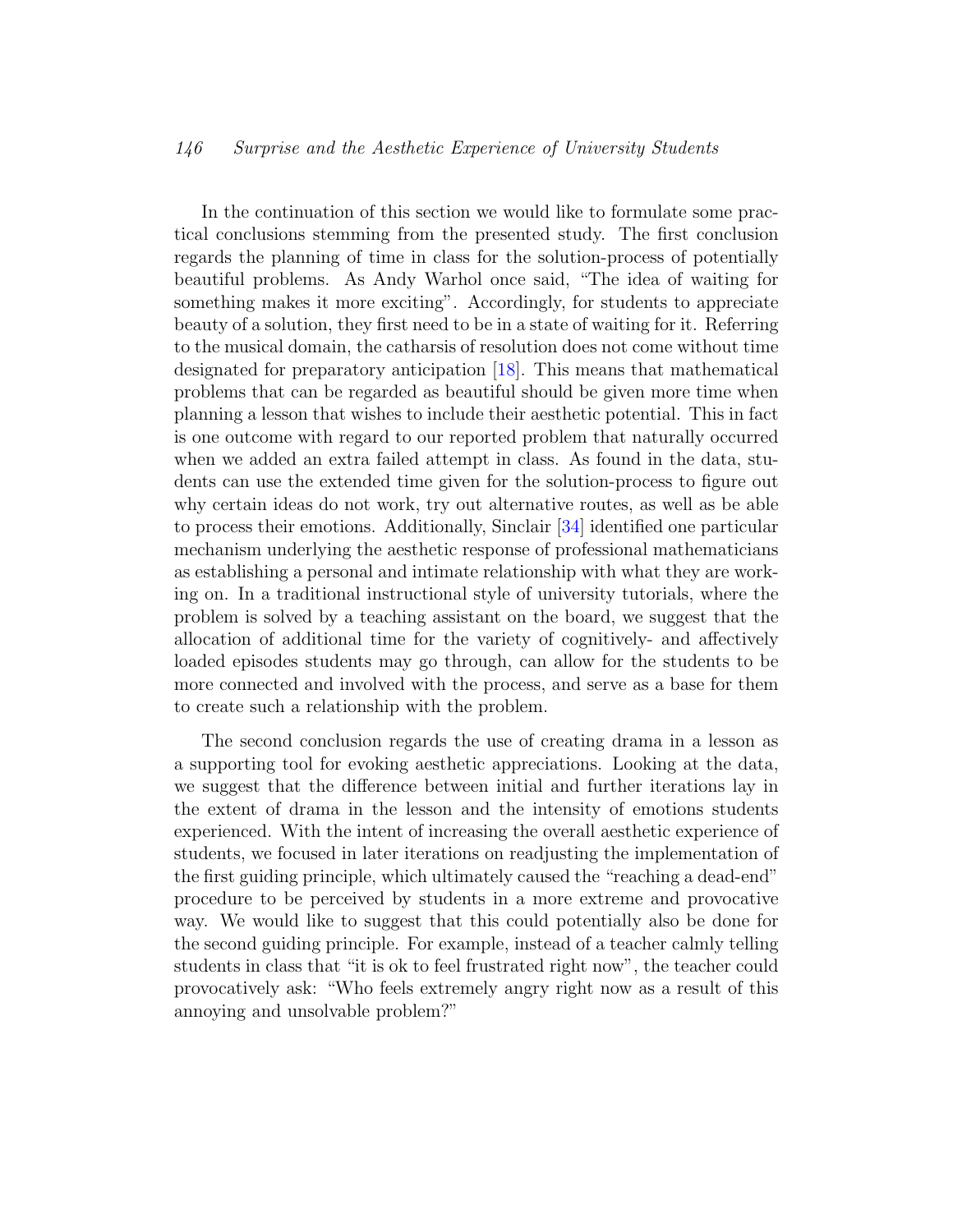The third conclusion regards the creation of a classroom environment where students are freed from a dichotomous problem-solving way of thinking in terms of "I succeeded to solve it" or "I failed to solve it". In a paper focused on students' points of view on mathematical beauty, Brinkmann [\[3\]](#page-22-2) argued that "it is desirable that students' aesthetic feelings are not only restricted to those problems they feel they can solve by themselves" (page 378). Subsequently Brinkmann concluded that "we should create phases in classrooms, which have an atmosphere that is not predominated by the demand of success" (page 378). As it has hopefully been evident, the presented lessons enabled students to see the teacher in a more human light, as a person who might also struggle with solving problems he or she encounters. It is in place to recall that having a university tutorial that involves deliberate and planned failed attempts of solving a problem is a rather rare event. However, such an event reveals a working method that students can relate to and identify with from their experience with solving homework assignments by themselves, repeatedly trying different routes, and getting stuck more than once. Consequently, showing students that also an expert would try familiar methods first, and look for other options only when such methods fail, could alleviate students' possible sense of failure and frustration when dealing with homework problems on their own (cf. [\[14\]](#page-23-4), for discussion on meta-affect).

#### 7. Concluding words

The considerations presented in this paper imply that successful episodes in which students see beauty in a mathematical problem or solution require more instructional time in a lesson. Especially in university courses where time is in short supply, it is clear that aesthetic responses from students cannot be expected on a regular basis. However, in line with Liljedahl's [\[22\]](#page-24-9) assertion on the vast impact of a single "Aha!" experience on undergraduate students, we similarly claim that the positive emotions that emerge as a result of a single "Wow, how beautiful!" moment are far greater and more influential than the emotions that emerge during routine problem-solving actions. Consequently, planning lessons aimed at creating an aesthetic experience even once or twice per semester can have a significant influence on students' beliefs, attitudes, motivation, and enjoyment, as well as on the memorability of the material and problem-solving methods taught in those lessons.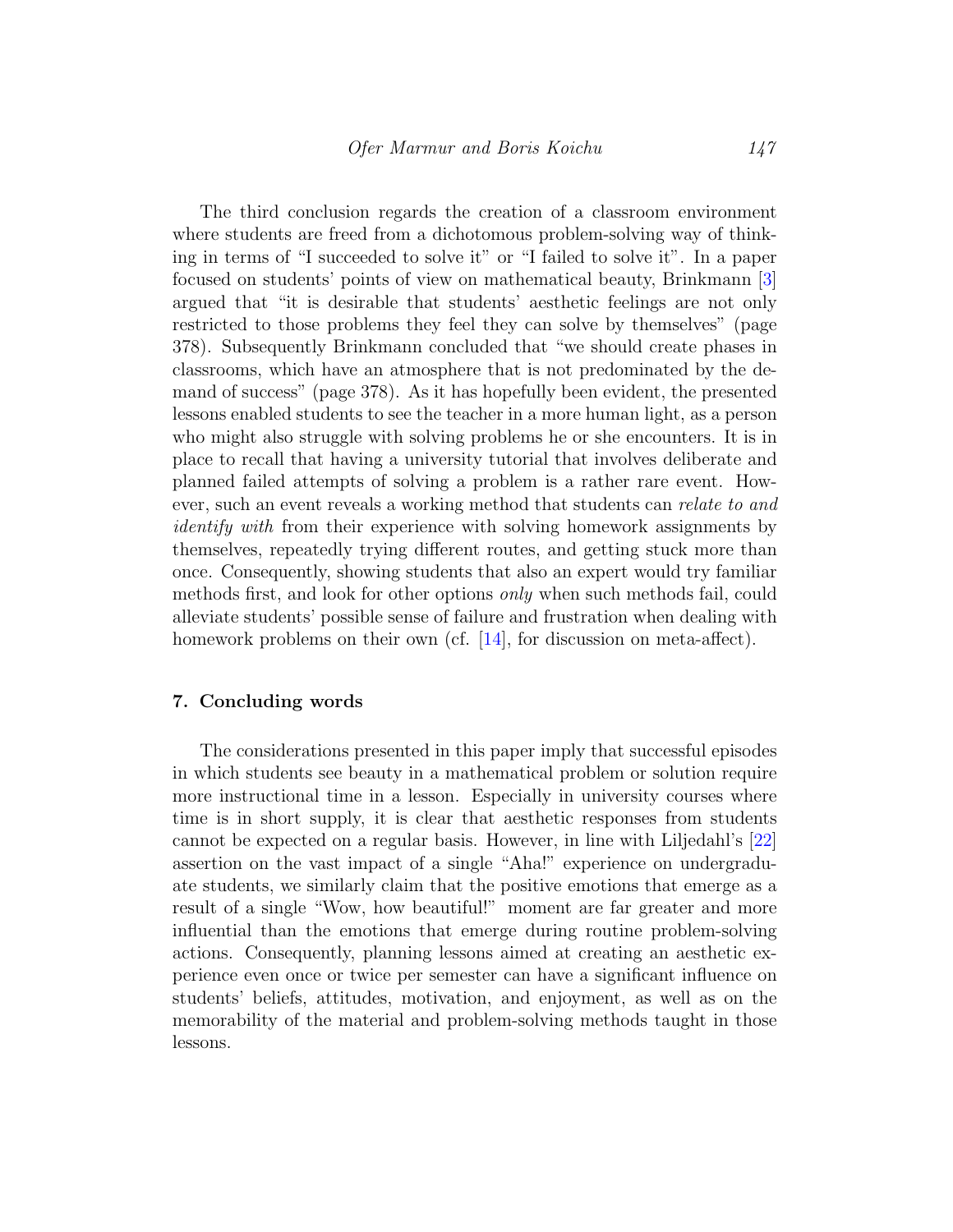However, these long-term benefits on students' learning as a result of experiencing mathematical aesthetics should be subject to potential follow-up research. We believe that the presented case of one lesson is a step in the direction of reaching a better understanding of how to help students develop an aesthetic appreciation of mathematics in a "traditional" instructional setting. As undergraduate courses are for many students the final encounter with mathematics studies, and as such a "last chance" to influence their thoughts and emotions on the subject, such steps are additionally important for the enhancement of students' motivation, as well as the improvement of their general attitude towards the (inevitably) exam-oriented undergraduatelevel mathematics.

#### References

- <span id="page-22-5"></span>[1] Alsina, C., "Why the Professor Must be a Stimulating Teacher: Towards a New Paradigm of Teaching Mathematics at University Level", in The Teaching and Learning of Mathematics at University Level, edited by Holton, D., Artigue, M., Kirchgräber, U., Hillel, J., Niss, M., and Schoenfeld, A. H., Springer, New York, 2002, pages 3–12.
- <span id="page-22-3"></span>[2] Bandura, A., "Self-efficacy: Toward a Unifying Theory of Behavioral Change", Psychological Review, Volume 84 Issue 2 (1977), pages 191–215.
- <span id="page-22-2"></span>[3] Brinkmann, A., "Mathematical Beauty and its Characteristics - A Study on the Students' Points of View", The Montana Mathematics Enthusiast, Volume 6 Issue 3 (2009), pages 365–380.
- <span id="page-22-0"></span>[4] Brown, S. I., "Mathematics and Humanistic Themes: Sum Considerations", Educational Theory, Volume 23 Issue 3 (1973), pages 191–214.
- <span id="page-22-4"></span>[5] Calderhead, J., "Stimulated Recall: A Method for Research on Teaching", British Journal of Educational Psychology, Volume 51 (1981), pages 211– 217.
- <span id="page-22-1"></span>[6] Cellucci, C., "Mathematical Beauty, Understanding, and Discovery", Foundations of Science, Volume 20 Issue 4 (November 2015), pages 339– 355.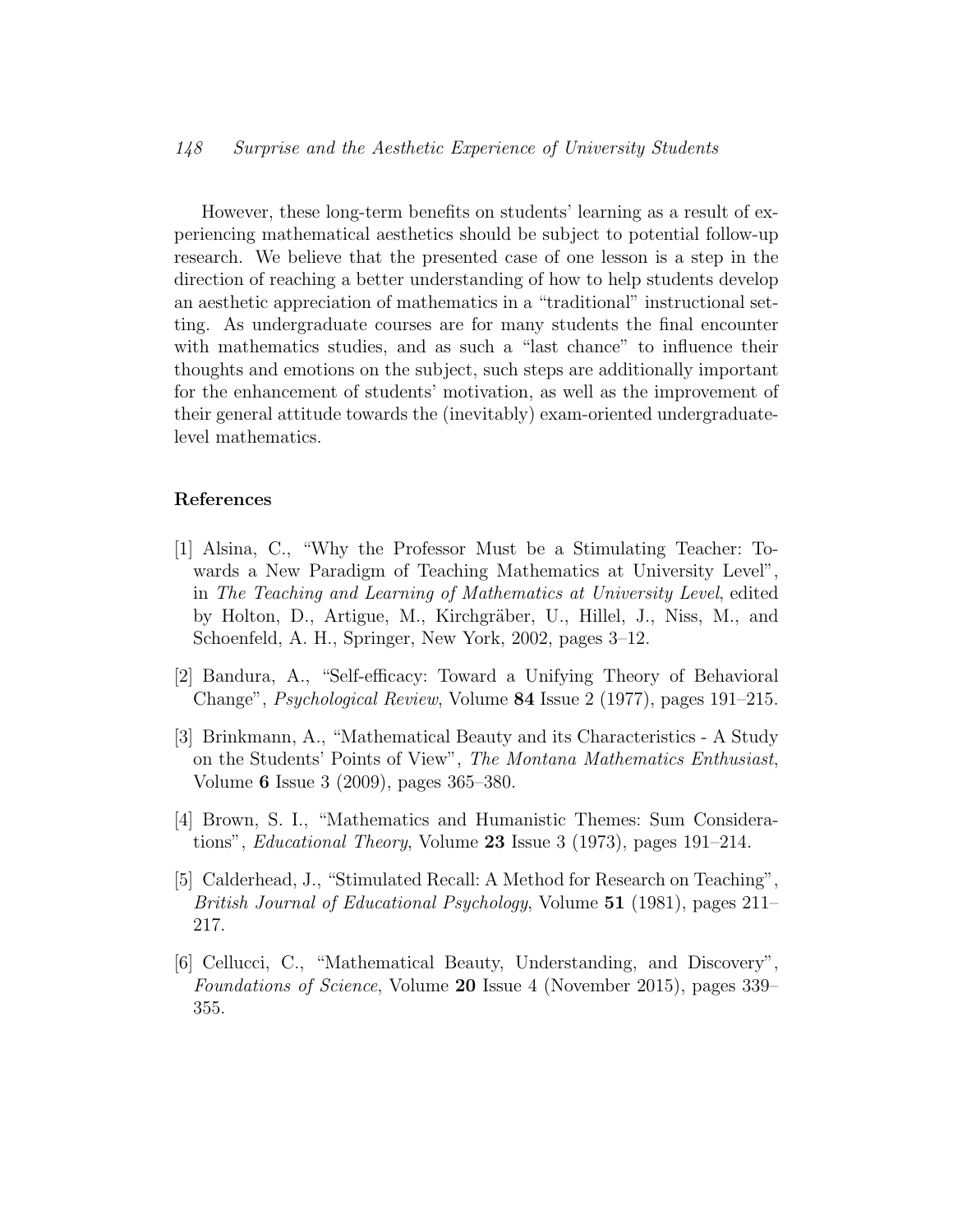- <span id="page-23-9"></span>[7] Cobb, P., Confrey, J., diSessa, A., Lehrer, R., and Schauble, L., "Design Experiments in Educational Research", Educational Researcher, Volume 32 Issue 1 (2003), pages 9–13.
- <span id="page-23-1"></span>[8] Davis, P. J., *Mathematical Encounters of the Second Kind*, Birkhäuser, Boston, 1997.
- <span id="page-23-2"></span>[9] Davis, P. J. and Hersh, R., The Mathematical Experience, Birkhäuser, Boston, 1981.
- <span id="page-23-3"></span>[10] de Freitas, E. and Sinclair, N., Mathematics and the Body: Material Entanglements in the Classroom,Cambridge University Press, New York, 2014.
- <span id="page-23-0"></span>[11] Dreyfus, T. and Eisenberg, T., "On the Aesthetics of Mathematical Thought", For the learning of mathematics, Volume 6 Issue 1 (1986), pages 2–10.
- <span id="page-23-8"></span>[12] Frenzel, A. C., Goetz, T., Lüdtke, O., Pekrun, R., and Sutton, R. E., "Emotional transmission in the classroom: Exploring the relationship between teacher and student enjoyment", Journal of Educational Psychology, Volume 101 Issue 3 (2009), pages 705–716.
- <span id="page-23-5"></span>[13] Goldin, G. A., Affective Pathways and Representation in Mathematical Problem Solving, Mathematical Thinking and Learning, Volume 2 Issue 3 (2000), pages 209–219.
- <span id="page-23-4"></span>[14] Goldin, G. A., "Perspectives on Emotion in Mathematical Engagement, Learning, and Problem Solving", in International Handbook of Emotions in Education, edited by Pekrun, R. and Linnenbrink-Garcia, L., Routledge, New York, 2014, pages 391–414.
- <span id="page-23-10"></span>[15] Hadamard, J., The psychology of invention in the mathematical field, Princeton University Press, Princeton, 1945.
- <span id="page-23-6"></span>[16] Huron, D., Sweet Anticipation: Music and the Psychology of Expectation, The MIT Press, Cambridge, Massachusetts, 2006.
- <span id="page-23-7"></span>[17] Jacobsen, T., "Bridging the Arts and Sciences: A Framework for the Psychology of Aesthetics", Leonardo, Volume 39 Issue 2 (2006), pages 155–162.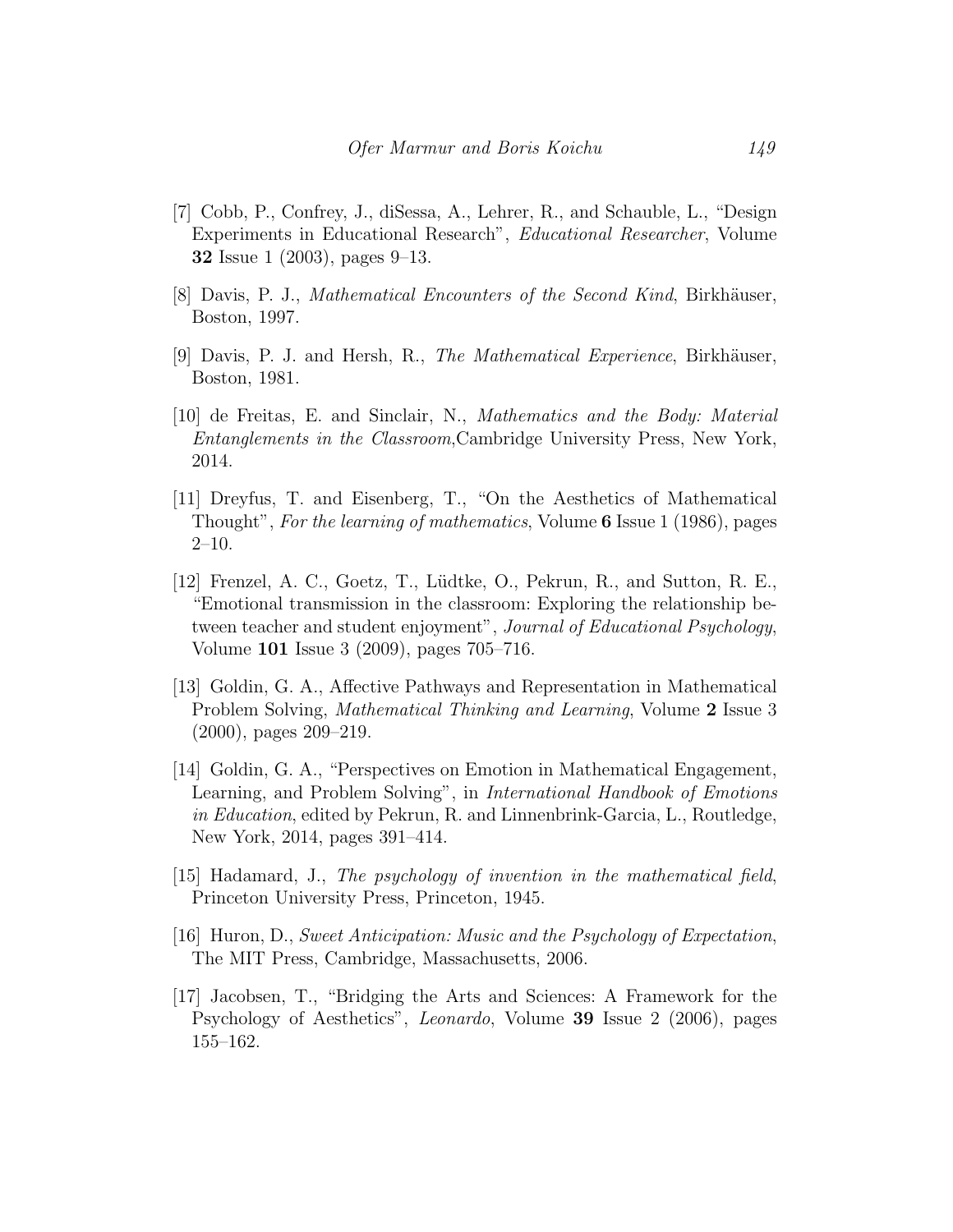- <span id="page-24-6"></span>[18] Johnson, M., The Meaning of the Body: Aesthetics of Human Understanding, The University of Chicago Press, Chicago, 2007.
- <span id="page-24-1"></span>[19] Koichu, B., Katz, E., and Berman, A., "What is a beautiful problem? An undergraduate students' perspective", in Proceedings of the 31st Conference of the International Group for the Psychology of Mathematics Education, edited by Woo, J. H., Lew, H. C., Park, K. S., and Seo, D. Y., PME, Seoul, pages 113–120.
- <span id="page-24-2"></span>[20] Koichu, B. and Kontorovich, I., "Dissecting success stories on mathematical problem posing: a case of the Billiard Task", Educational Studies in Mathematics, Volume 83 Issue 1 (2013), pages  $71-86$ .
- <span id="page-24-7"></span>[21] LeDoux, J., The Emotional Brain: The Mysterious Underpinnings of Emotional Life, Simon & Schuster, NY, 1996.
- <span id="page-24-9"></span>[22] Liljedahl, P. G., "Mathematical discovery and affect: the effect of AHA! experiences on undergraduate mathematics students", International Journal of Mathematical Education in Science and Technology, Volume 36 Issues 2-3 (2005), pages 219–234.
- <span id="page-24-8"></span>[23] Liljedahl, P. G., Chernoff, E., and Zazkis, R., "Interweaving mathematics and pedagogy in task design: a tale of one task", Journal of Mathematics Teacher Education, Volume 10 Issues 4-6 (2007), pages 239–249.
- <span id="page-24-0"></span>[24] McAllister, J. W., "Mathematical Beauty and the Evolution of the Standards of Mathematical Proof", in The Visual Mind II, edited by Emmer, M., The MIT Press, Cambridge, 2005, pages 15–34.
- <span id="page-24-5"></span>[25] McLeod, D. B., "Beliefs, Attitudes, and Emotions: New Views of Affect in Mathematics Education", in Affect and Mathematical Problem Solving: A New Perspective, edited by McLeod, D. B. and Adams, V. M., Springer-Verlag, New York, 1989, pages 245–258.
- <span id="page-24-3"></span>[26] Movshovits-Hadar, N., "School Mathematics Theorems: An Endless Source of Surprise", For the learning of mathematics, Volume 8 Issue 3 (1988), pages 34–40.
- <span id="page-24-4"></span>[27] Nunokawa, K., "Surprises in Mathematics Lessons", For the learning of mathematics, Volume  $21$  Issue 3 (2001), pages  $43-50$ .